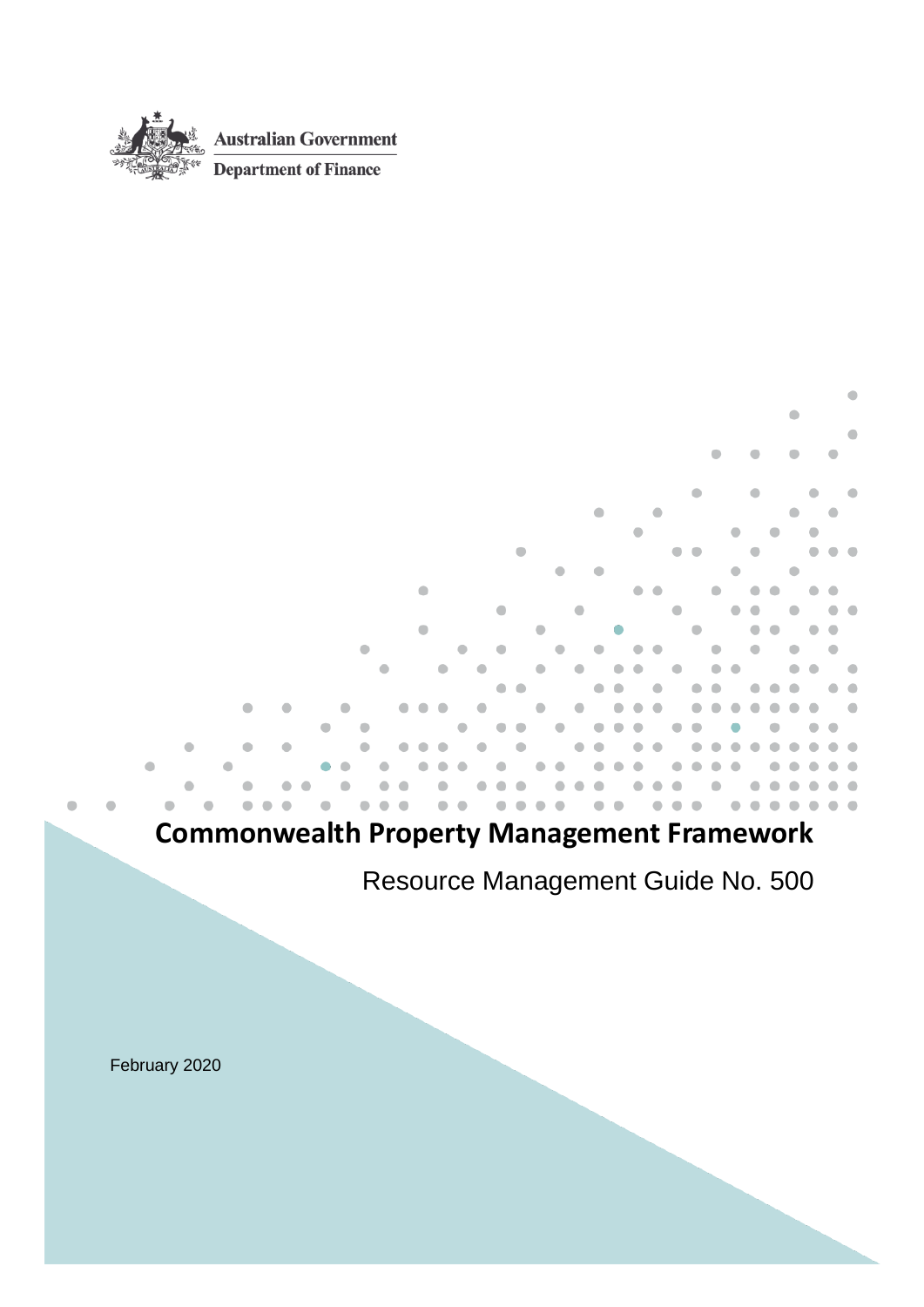#### © Commonwealth of Australia 2020

#### ISBN: 978-1-925537-07-9 (Online)

With the exception of the Commonwealth Coat of Arms and where otherwise noted, all material presented in this document is provided under a Creative Commons Attribution 3.0 Australia (*[http://creativecommons.org/licenses/by/3.0/au](http://creativecommons.org/licenses/by/3.0/au/)*) licence.



The details of the relevant licence conditions are available on the Creative Commons website (accessible using the links provided) as is the full legal code for the CC BY 3 AU licence.

#### **Use of the Coat of Arms**

The terms under which the Coat of Arms can be used are detailed on the following website: *[www.pmc.gov.au/government/its-honour](http://www.pmc.gov.au/government/its-honour)*.

#### **Contact us**

Please direct questions or comments about the guide to: Property and Construction Division Commercial and Government Services Department of Finance 1 Canberra Avenue Forrest ACT 2603

Email: [propertyframework@finance.gov.au](mailto:propertyframework@finance.gov.au)

Internet: [www.finance.gov.au](http://www.finance.gov.au/)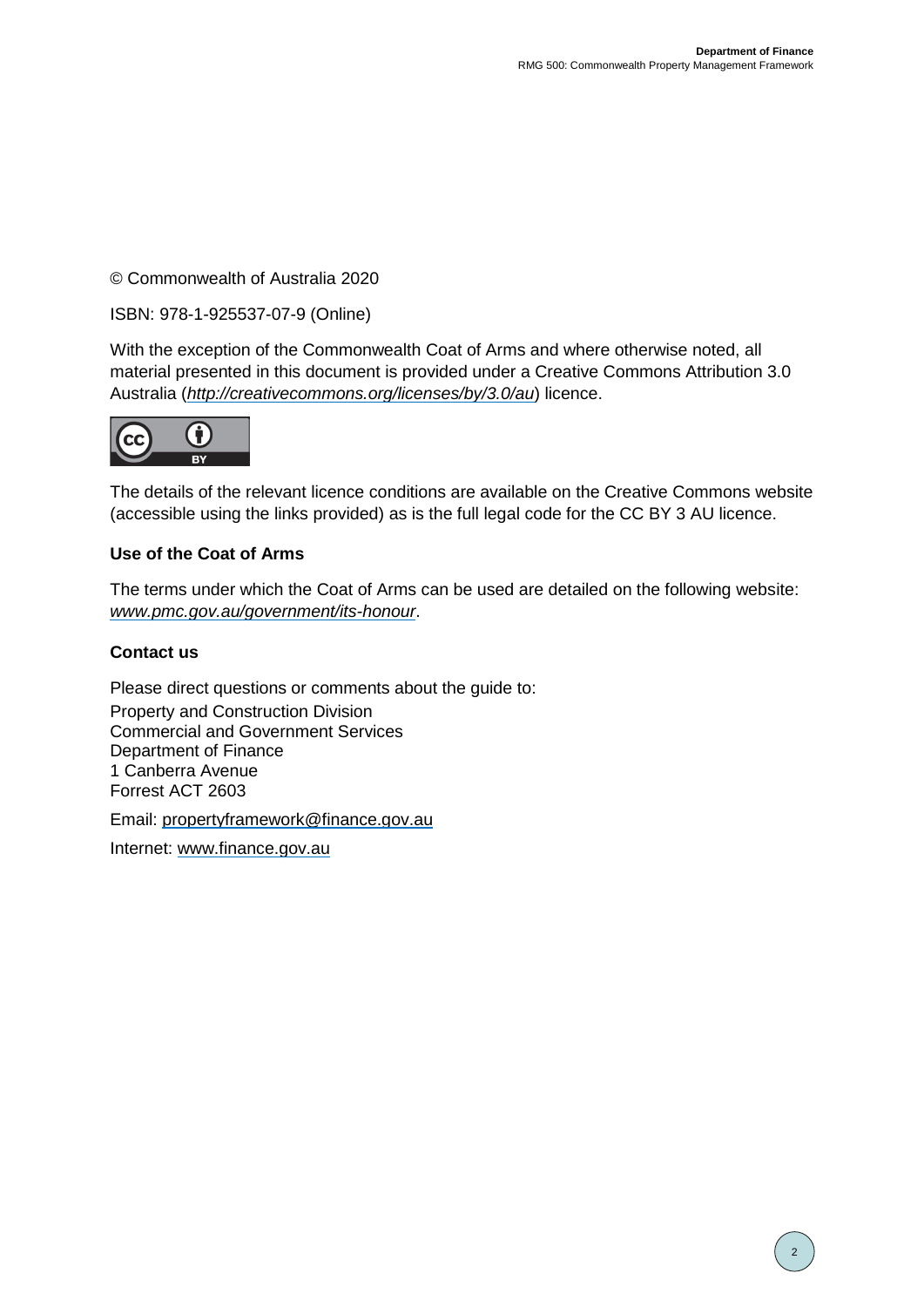| <b>Audience</b>                                            | 4              |
|------------------------------------------------------------|----------------|
| <b>Introduction</b>                                        | 4              |
| <b>Commonwealth Property Management Framework</b>          | 4              |
| Public Governance, Performance and Accountability Act 2013 | 4              |
| <b>GovTEAMS Property Community</b>                         | 5              |
| Part 1 - Planning                                          | 6              |
| <b>Property Management Plan</b>                            | 6              |
| Whole of Government Leasing Strategy                       | 6              |
| Capital Management Plan                                    | 6              |
| <b>Occupational Density Target</b>                         | 7              |
| <b>Workplace Design</b>                                    | $\overline{7}$ |
| Legislative and Policy Approval Requirements               | $\overline{7}$ |
| Part 2 - Budgeting and Funding                             | 9              |
| <b>Budget Requirements</b>                                 | 9              |
| <b>Whole-of-Life Costs</b>                                 | 9              |
| <b>New Policy Proposal</b>                                 | 10             |
| Part 3 - Managing                                          | 11             |
| Property Services Coordinated Procurement Arrangements     | 11             |
| Part 4 - Leasing                                           | 12             |
| Minimising Surplus Office Space                            | 12             |
| Lease Endorsement                                          | 13             |
| <b>Commonwealth National Lease</b>                         | 14             |
| Divesting a Lease                                          | 14             |
| <b>Part 5 - Capital Works</b>                              | 15             |
| Parliamentary Standing Committee on Public Works           | 15             |
| Two Stage Capital Works Approval Process                   | 15             |
| Part 6 – Ownership and Disposals                           | 18             |
| <b>Commonwealth Property Disposals</b>                     | 18             |
| <b>Property Disposals Clearing House</b>                   | 18             |
| <b>Part 7 – Reporting</b>                                  | 19             |
| <b>Australian Government Property Register</b>             | 19             |
| Glossary                                                   | 20             |
| <b>Definitions</b>                                         | 20             |
| Acronyms                                                   | 22             |
|                                                            | 3              |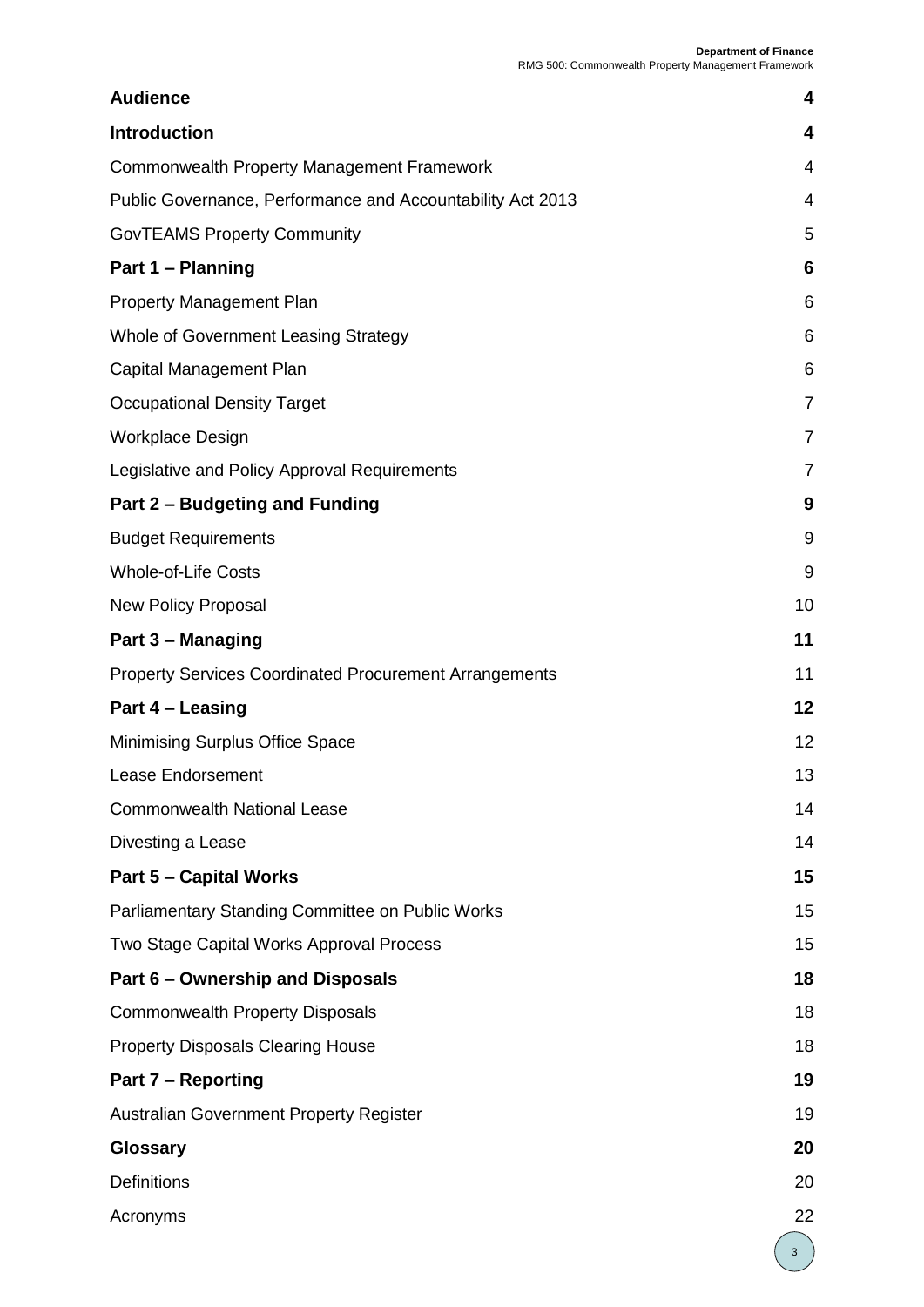# <span id="page-3-0"></span>Audience

1. The Commonwealth Property Management Framework is mandatory for officials and accountable authorities of non-corporate Commonwealth entities (NCEs). Corporate Commonwealth entities (CCEs) may be subject to legislative and policy aspects of the Commonwealth Property Management Framework, such as the Two Stage Capital Works Approval Process, the *[Lands Acquisition Act 1989](https://www.legislation.gov.au/Series/C2004A03763)* and *[Public Works Committee](https://www.legislation.gov.au/Series/C1969A00092)*  [Act 1969](https://www.legislation.gov.au/Series/C1969A00092), and are responsible for ensuring compliance.

# <span id="page-3-1"></span>**Introduction**

## <span id="page-3-2"></span>Commonwealth Property Management Framework

- 2. The purpose of the Commonwealth Property Management Framework is to facilitate informed decisions by non-corporate Commonwealth entities (NCEs) and establish a foundation for achieving value for money, demonstrated through:
	- i. effective planning;
	- ii. ensuring the efficient use of property wherever possible, including through a cooperative, whole of government approach to property management outcomes;
	- iii. accountable and transparent decision-making;
	- iv. appropriate engagement with risk; and
	- v. compliance with relevant legislation and Commonwealth policies, including with respect to the environment, heritage and use of public resources.
- 3. The Commonwealth Property Management Framework applies to property owned or leased by the Commonwealth in Australia, including external territories, and for property located overseas.
- 4. The Commonwealth's property (owned or leased) located overseas except for certain national security-related facilities – is managed by the Department of Foreign Affairs and Trade.
- 5. Requirements that must be complied with in respect of Commonwealth Property Management Framework are denoted by the term 'must'. The term 'should' indicates good practice.
- 6. The Commonwealth Property Management Framework also includes links to web-based guidance, developed by the Finance to assist NCEs manage their property needs.

#### <span id="page-3-3"></span>Public Governance, Performance and Accountability Act 2013

- 7. The Commonwealth Property Management Framework supports the *[Public](https://www.legislation.gov.au/Series/C2013A00123)  [Governance, Performance and Accountability Act 2013](https://www.legislation.gov.au/Series/C2013A00123)* (PGPA Act).
- 8. Under the [PGPA Act,](https://www.legislation.gov.au/Series/C2013A00123) accountable authorities and officials have a duty to promote the proper use and management of public resources. In relation to the Commonwealth Property Management Framework, proper use means efficient, effective, economical and ethical management of owned and leased Commonwealth property.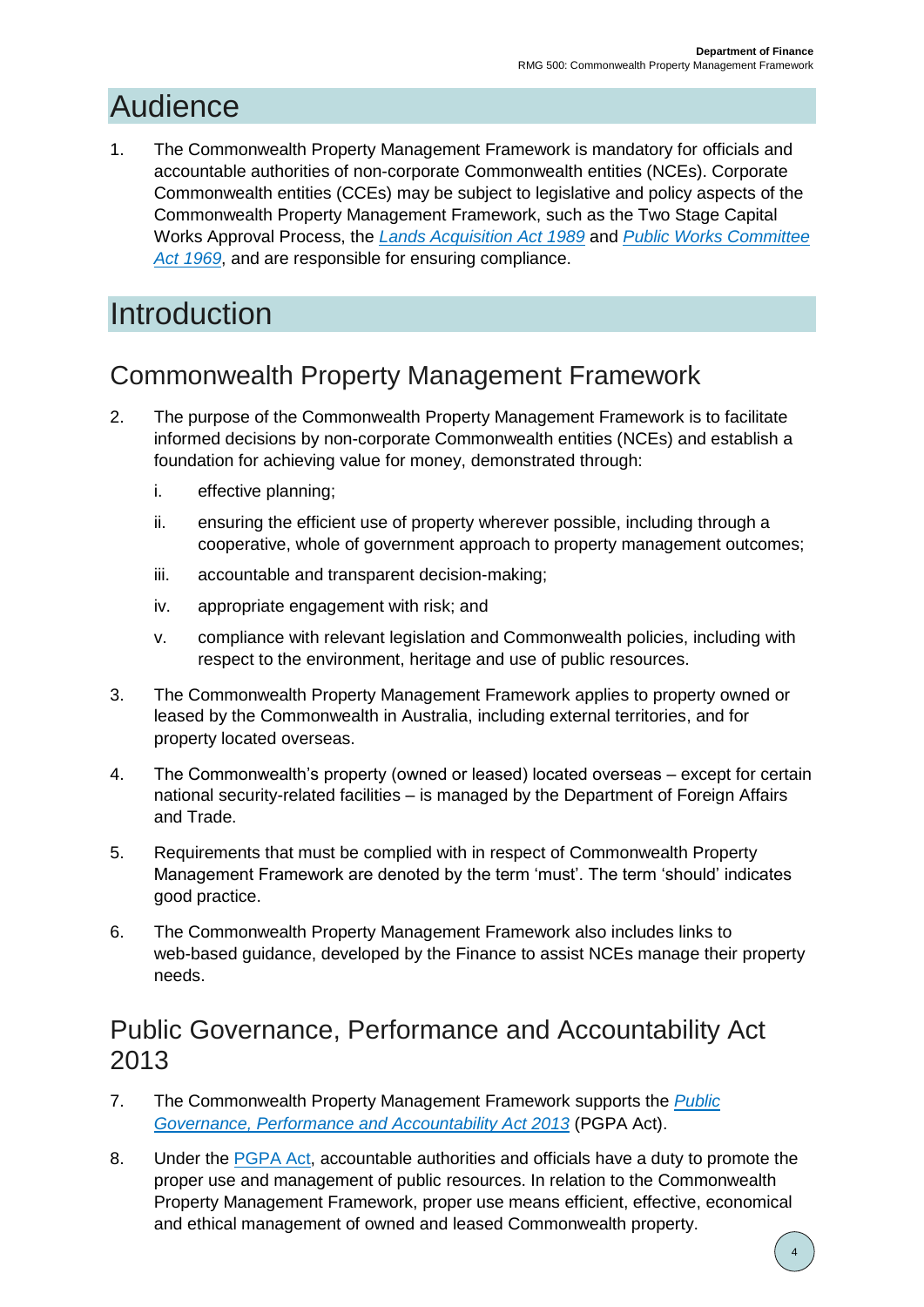- 9. The Commonwealth Property Management Framework relates to real property. It complements Division 1 of the [Commonwealth Procurement Rules](https://www.finance.gov.au/government/procurement/commonwealth-procurement-rules) (CPRs), such that officials of NCEs must comply with and demonstrate value for money to ensure the best outcome from property decisions. For clarity, the Commonwealth Property Management Framework operates in respect of property-related transactions that are otherwise exempt from Division 2 of the CPRs (due to the use of Exemption 1 in Appendix A of the CPRs).
- 10. In accordance with Section 4 of the CPRs, the Property Services Coordinated Procurement Arrangements are mandatory for all NCEs.
- 11. The [Commonwealth Risk Management Policy](https://www.finance.gov.au/government/managing-commonwealth-resources/implementing-commonwealth-risk-management-policy-rmg-211) requires accountable authorities and officials to establish and maintain appropriate systems and internal controls for the oversight and management of risk. This is also applicable to property management.

## <span id="page-4-0"></span>GovTEAMS Property Community

- 12. The whole of government Property Community available through GovTEAMS provides a forum for entities to collaborate and share information and experiences relating to Commonwealth property management.
- 13. The GovTEAMs Property Community is a central repository where entities can access guidance and resource documents, and engage in conversations on a range of property matters.
- 14. To become a member of the GovTEAMs Property Community or for more information, please contact [Finance.](mailto:propertyframework@finance.gov.au)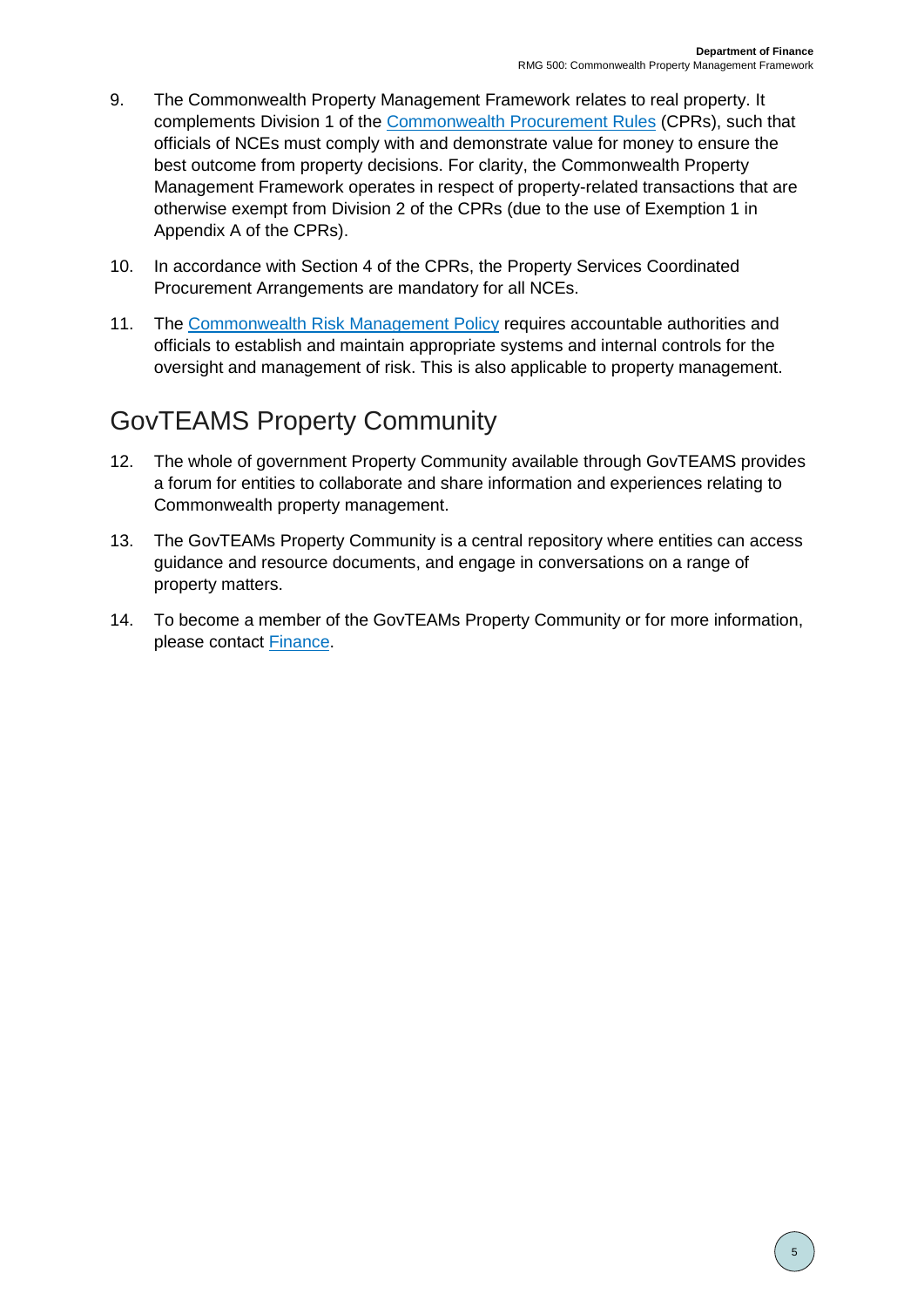# <span id="page-5-0"></span>Part 1 – Planning

# <span id="page-5-1"></span>Property Management Plan

- 15. Non-corporate Commonwealth entities (NCEs) must have a Property Management Plan that:
	- i. sets property objectives, defines performance indicators and assesses performance;
	- ii. ensures the quality, quantity, functionality, cost and availability of property are appropriate; and
	- iii. assesses options for the acquisition, sharing, renovation and disposal of property, and associated change management.
- 16. Property Management Plans must be provided to Finance or its nominee to inform the Whole of Government Leasing Strategy (Leasing Strategy).
- 17. Property Management Plans must be updated as necessary to address changing business requirements. This includes machinery of government changes, updating of Corporate Plans, changes or amendments to a lease, new office fit-outs, significant organisational structure or function changes, or New Policy Proposals.
- 18. The [Property Management Plan template](https://www.finance.gov.au/sites/default/files/2019-11/RMG500-Property-Management-Plan-Template.docx) should be tailored according to the size and complexity of the relevant property portfolio.
- 19. Under the Property Services Coordinated Procurement (PSCP) Arrangements, it is the responsibility of NCEs to ensure Property Management Plans are developed and up-to-date. NCEs can purchase, as an Additional Service from Property Service Providers (PSPs), the preparation of a Property Management Plan (also referred to in the Property Service Provider Deed as an Entity Plan). Entities retain ultimate responsibility for ensuring compliance with all relevant policies, including the Commonwealth Property Management Framework.

## <span id="page-5-2"></span>Whole of Government Leasing Strategy

- 20. The Leasing Strategy, which is maintained by Finance in consultation with NCEs, is primarily focused on office accommodation and shopfronts, and seeks to maximise value for money after consideration of Commonwealth leasing needs on a strategic whole of government basis.
- 21. An NCE should consult its PSP and must ensure that its property leasing decisions are consistent with the Leasing Strategy, established under the PSCP Arrangements.

## <span id="page-5-3"></span>Capital Management Plan

22. The Capital Management Plan (CMP) is a strategic planning document that summarises an entity's actual and planned property and other capital expenditure across the budget and forward years, and explains how it plans to fund the expenditure. CMPs must be consistent with the capital expenditure estimates reported in the Central Budget Management System.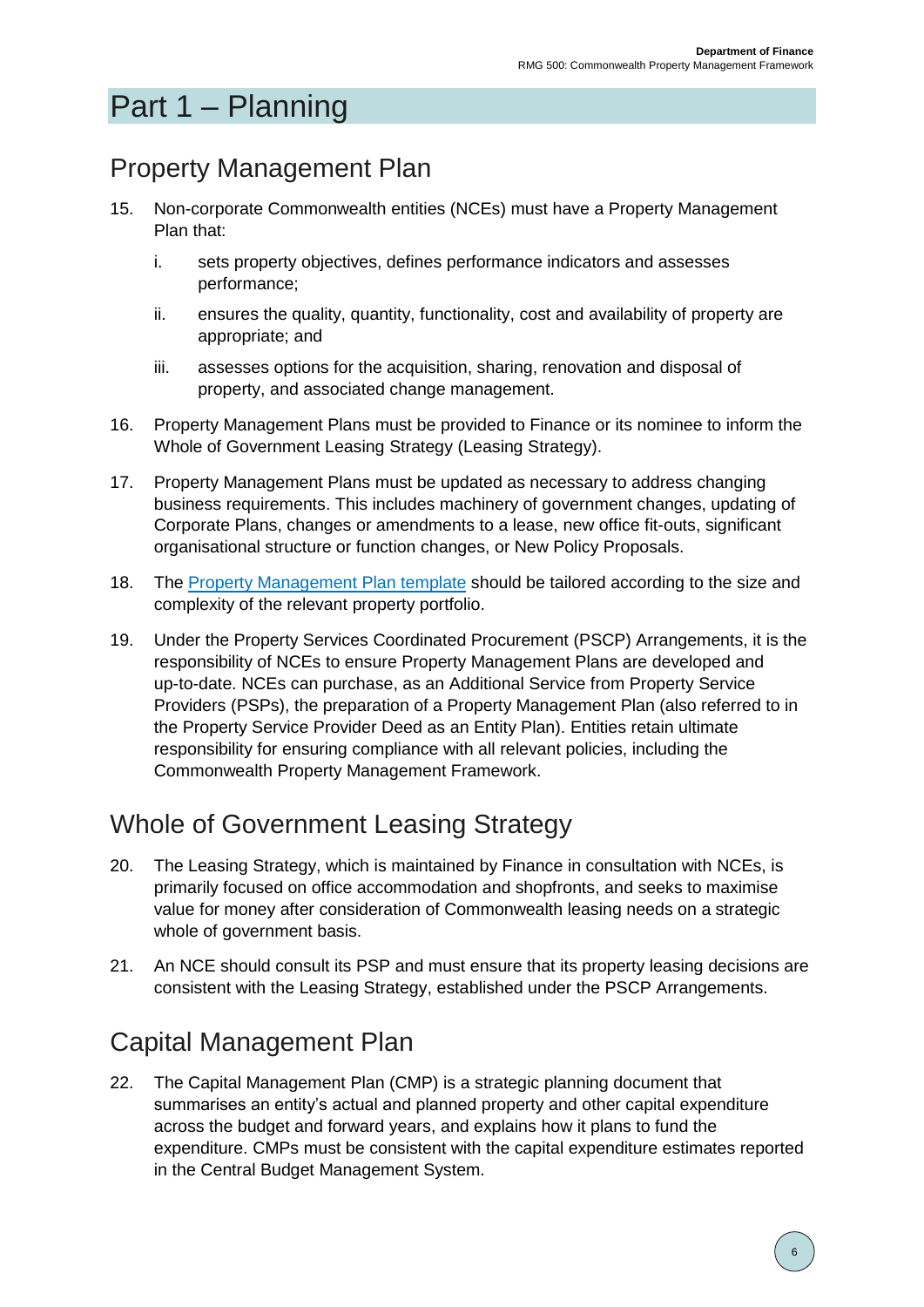- 23. Under the Capital Budgeting Policy for Australian Government Entities (Capital Budgeting Policy), entities must have a CMP for capital expenditure on properties owned and leased by the Commonwealth within Australia. CMPs are not required for the Department of Defence as it has separate capital management reporting.
- 24. The Capital Budgeting Policy outlines the rules and requirements concerning the management and reporting of capital/asset funding and expenditure. It is available through the Knowledge Management section of the Central Budget Management System or from an entity's Chief Financial Officer or relevant financial area.

## <span id="page-6-0"></span>Occupational Density Target

- 25. The Government's occupational density target is  $14<sup>m²</sup>$  of usable office area per occupied work-point (for definitions of these terms and an explanation for how they are calculated please see the [Australian Government Property Data Collection Manual\)](https://www.finance.gov.au/government/property-and-construction/leased-office-accommodation). This target applies to Commonwealth properties, leased or owned.
- 26. All new leases are expected to meet the  $14m<sup>2</sup>$  occupational density target.
- 27. NCEs must consider the occupational density target when undertaking planning and throughout the property management lifecycle.
- 28. Occupational density is reported as part of the annual Australian [Government Office](https://www.finance.gov.au/government/property-and-construction/leased-office-accommodation/australian-government-office-occupancy-reports#:~:text=The%202019%20Australian%20Government%20Office%20Occupancy%20Report%20%28Occupancy,the%20Australian%20Government%20Property%20Register%20%28AGPR%29%2C%20which%20)  [Occupancy Report,](https://www.finance.gov.au/government/property-and-construction/leased-office-accommodation/australian-government-office-occupancy-reports#:~:text=The%202019%20Australian%20Government%20Office%20Occupancy%20Report%20%28Occupancy,the%20Australian%20Government%20Property%20Register%20%28AGPR%29%2C%20which%20) which can be found on the Finance website.

### <span id="page-6-1"></span>Workplace Design

29. An NCE is responsible for its own accommodation arrangements and must incorporate efficient and effective workplace design into its accommodation planning wherever feasible.

#### <span id="page-6-2"></span>Legislative and Policy Approval Requirements

- 30. Entities must ensure that property-related planning activities have appropriate regard to the relevant legislative and policy requirements, such as:
	- *i. [Building and Construction Industry \(Improving Productivity\) Act 2016](https://www.legislation.gov.au/Details/C2021C00425)*
	- *ii. [Code for the Tendering and Performance of Building Work 2016](https://www.legislation.gov.au/Series/F2016L01859)*
	- iii. [Commonwealth Procurement Rules](https://www.finance.gov.au/government/procurement/commonwealth-procurement-rules)
	- iv. [Commonwealth Risk Management Policy](https://www.finance.gov.au/government/managing-commonwealth-resources/implementing-commonwealth-risk-management-policy-rmg-211)
	- *v. [Disability Discrimination Act 1992](https://www.legislation.gov.au/Series/C2004A04426)*
	- vi. [Energy Efficiency in Government Operations Policy](http://www.environment.gov.au/energy/efficiency/non-residential-buildings/government-buildings/eego)
	- *vii. [Environmental Protection and Biodiversity Conservation Act 1999](https://www.legislation.gov.au/Details/C2021C00182)*
	- viii. Heritage Considerations:
		- a. [Working Together: Managing Commonwealth Heritage Places](https://www.environment.gov.au/heritage/publications/working-together-managing-commonwealth-heritage-places)
		- b. [Significant impact guidelines 1.2 –](http://www.environment.gov.au/epbc/publications/significant-impact-guidelines-12-actions-or-impacting-upon-commonwealth-land-and-actions) Actions on, or impacting upon, [Commonwealth land and Actions by Commonwealth Agencies](http://www.environment.gov.au/epbc/publications/significant-impact-guidelines-12-actions-or-impacting-upon-commonwealth-land-and-actions)
		- c. [The Commonwealth Heritage List on the Australian Heritage Database](http://www.environment.gov.au/cgi-bin/ahdb/search.pl?mode=search_results;list_code=CHL;legal_status=35)
		- d. [The Protected Matters Search Tool](http://www.environment.gov.au/epbc/protected-matters-search-tool)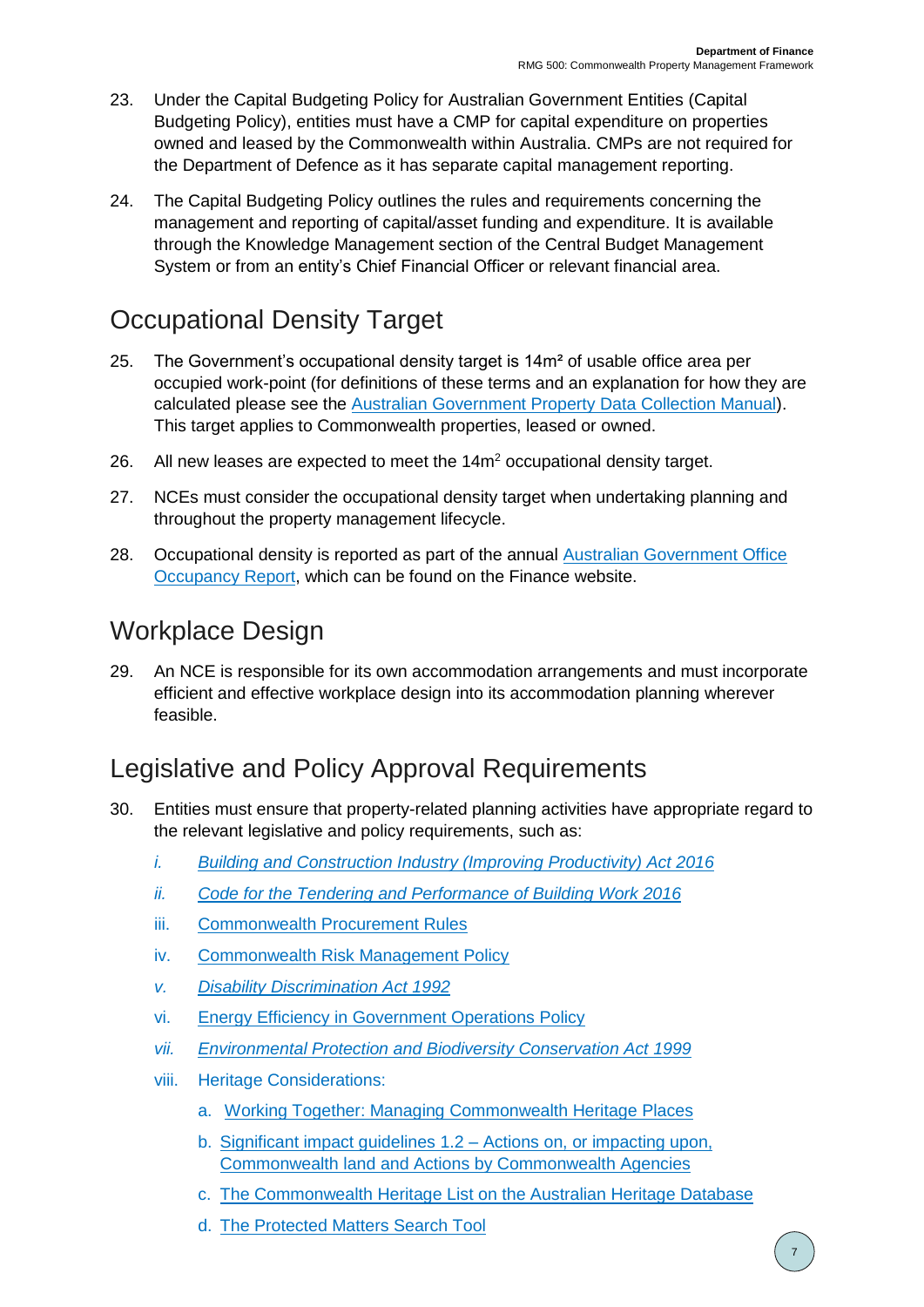- e. [Information on Referrals and Environment Assessments](http://www.environment.gov.au/protection/environment-assessments)
- *ix. [Lands Acquisition Act 1989](https://www.legislation.gov.au/Series/C2004A03763)*
- *x. [National Construction Code 2019](https://ncc.abcb.gov.au/)*
- *xi. [National Environment and Protection Measures \(Implementation\) Act 1998](https://www.legislation.gov.au/Series/C2004A00392)*
- xii. *[National Environment Protection Council Act 1994](https://www.legislation.gov.au/Series/C2004A04799)*
- xiii. *[Native Title Act 1993](https://www.legislation.gov.au/Series/C2004A04665)*
- *xiv. [Public Governance, Performance and Accountability Act 2013](https://www.legislation.gov.au/Series/C2013A00123)*
- xv. *[Public Works Committee Act 1969](https://www.legislation.gov.au/Details/C2017C00098)*
- *xvi. [Public Works Committee Regulation 2016](https://www.legislation.gov.au/Details/F2019C00261)*
- xvii. *[Work, Health and Safety Act 2011](https://www.legislation.gov.au/Series/C2011A00137)*
- xviii. Relevant State and Territory legislation and local government requirements.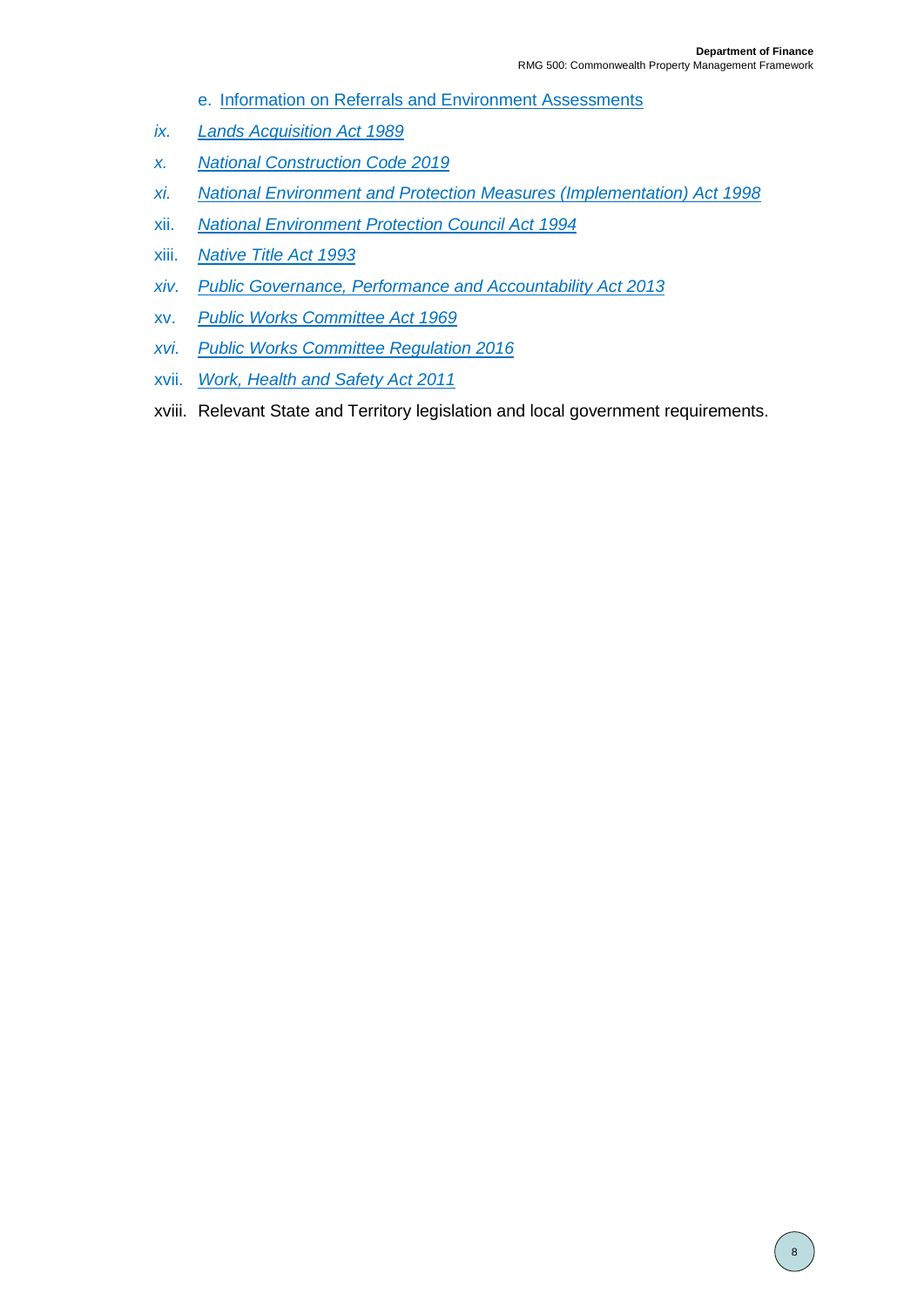# <span id="page-8-0"></span>Part 2 – Budgeting and Funding

### <span id="page-8-1"></span>Budget Requirements

- 31. Officials are encouraged to liaise with their Chief Financial Officer (CFO) or relevant financial area to ensure that they are aware of and comply with current Finance Estimates Memoranda covering the Capital Budgeting Policy and the Budget Process Operational Rules (BPORs).
- 32. Additional information on funding arrangements related to Commonwealth owned and leased property may be provided by Finance from time to time.

### <span id="page-8-2"></span>Whole-of-Life Costs

- 33. Whole-of-Life Costs (WoLC) are a key element of budgeting, which must be used in the preparation of business cases for property-related plans and proposals. [Section 4.6 of](https://www.finance.gov.au/government/procurement/commonwealth-procurement-rules)  [the Commonwealth Procurement Rules](https://www.finance.gov.au/government/procurement/commonwealth-procurement-rules) provides the cost elements that are included in WoLC.
- 34. Government and costing requirements for Defence are outlined in the relevant Estimates Memoranda. For additional information, Defence should contact its CFO or relevant financial area.
- 35. In relation to property management, WoLC must include:
	- i. acquisition;
	- ii. construction;
	- iii. lease;
	- iv. fit-out;
	- v. ongoing maintenance; and
	- vi. other costs incurred over the life time of the property.
- 36. For the purpose of meeting thresholds, WoLC for the:
	- i. Lease Endorsement process includes fit-out costs;
	- ii. Public Works Committee process includes fit-out costs; and
	- iii. Two Stage Capital Works Approval Process, excludes fit-out costs.
- 37. The Goods and Services Tax (GST) must be included within all cost elements of the WoLC estimate, along with an indication of what portion is recoverable/non-recoverable if appropriate.
- 38. The benefits of WoLC include:
	- i. Informed decision-making: WoLC provides the basis for comparing and assessing the options outlined in a Cost Benefit Analysis.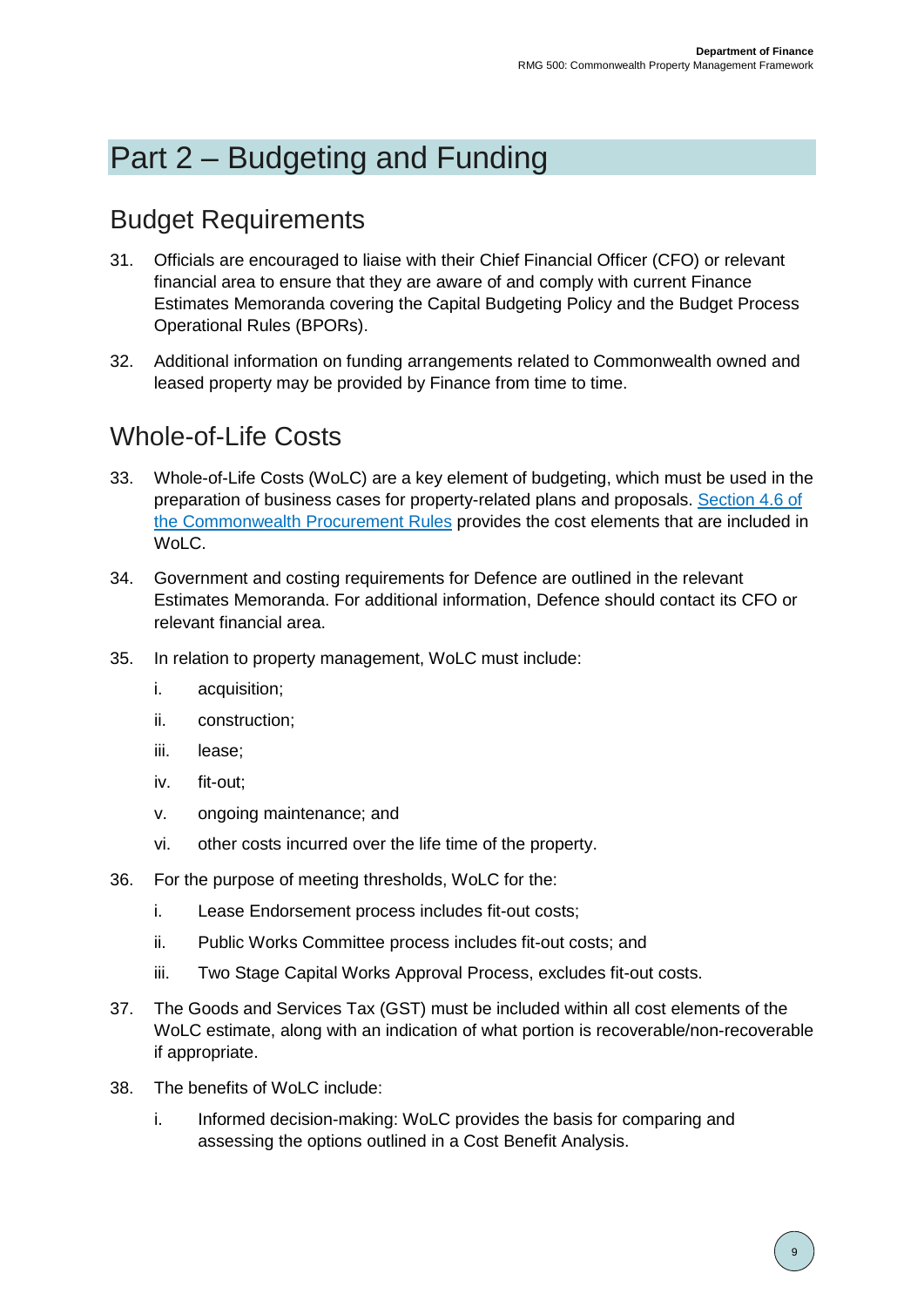- ii. Long-term asset planning: Non-corporate Commonwealth entities (NCEs) are best placed to understand future resource requirements for public works under its control.
- iii. Consistent costing approach across options: Costings that are based on common metrics allow for more robust analysis and comparability.
- iv. Transparency and accountability: Visibility of the WoLC associated with a proposed investment allows for scrutiny of the project and ensures that decisionmakers are able to prioritise the use of public resources. WoLC provides a baseline for considering how best to manage resources and costs over the useful life of the asset.
- v. Robust test of the value of the asset: When comparing it with the opportunity cost of capital, this test allows decision-makers to assess the different priorities, policy outcomes and environment and social factors with the WoLC of the capital investment.

### <span id="page-9-0"></span>New Policy Proposal

- 39. The BPORs provide guidance on what constitutes a New Policy Proposal (NPP), including for capital expenditure, and how entities can bring forward an NPP for Government consideration.
- 40. NPPs for capital works, which are estimated to have a WoLC of \$30 million or more (excluding fit-outs), are subject to the Two Stage Capital Works Approval Process. This process includes a Cost Benefit Analysis of options reasonably available to address the entity's needs, including a preferred approach.
- 41. Defence maintains a separate approval process for capital works proposals within the Defence Integrated Investment Program, as outlined in the BPORs. For Defence capital works proposals that fall outside this context, the BPORs apply.
- 42. Officials are encouraged to liaise with their CFO, relevant financial area, or Finance Agency Advice Unit on the NPP process and the BPORs.

#### Additional Guidance

- 43. Guidance on accounting for real property is available in Accounting for subsequent expenditure on property plant and equipment – RMG 113.
- 44. Guidance on accounting for operating leases and lease incentives is available in Accounting for operating lease expenses and incentives – RMG 110.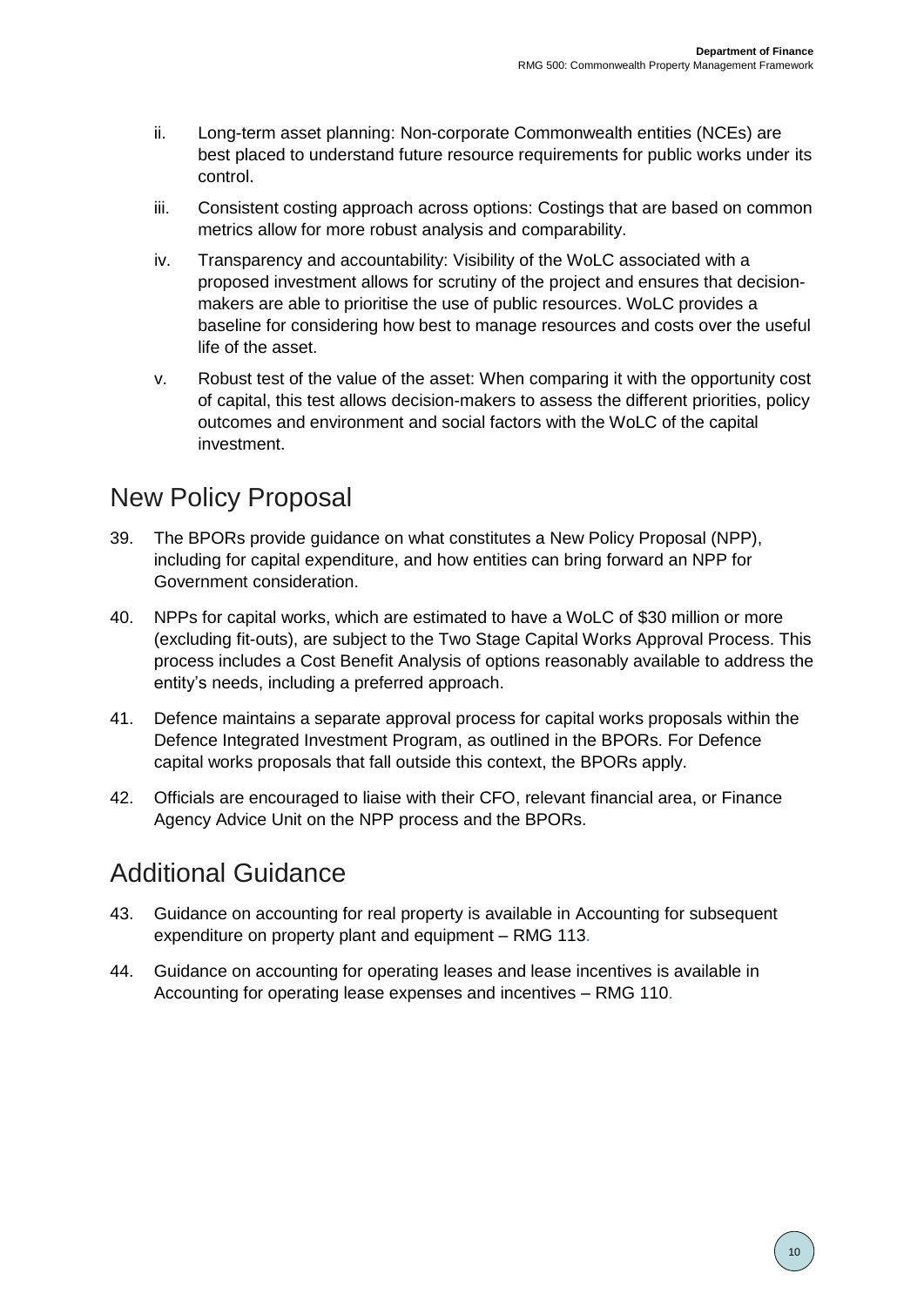# <span id="page-10-0"></span>Part 3 – Managing

#### <span id="page-10-1"></span>Property Services Coordinated Procurement Arrangements

- 45. The Property Services Coordinated Procurement (PSCP) Arrangements aim to achieve whole of government property-related outcomes, maximise market benefits and deliver efficiencies and savings. The PSCP Arrangements cover leasing services, facilities management services and ancillary services for Commonwealth domestic office accommodation and shopfronts.
- 46. The PSCP Arrangements include:
	- i. a Strategic Property Adviser for developing and maintaining the Whole of Government Leasing Strategy; and
	- ii. Property Service Providers responsible for providing leasing services, facilities management services and ancillary services to non-corporate Commonwealth entities.
- 47. Further information on the [PSCP Arrangements](https://www.finance.gov.au/publications/policy/property-services-coordinated-procurement) is available on the Finance website.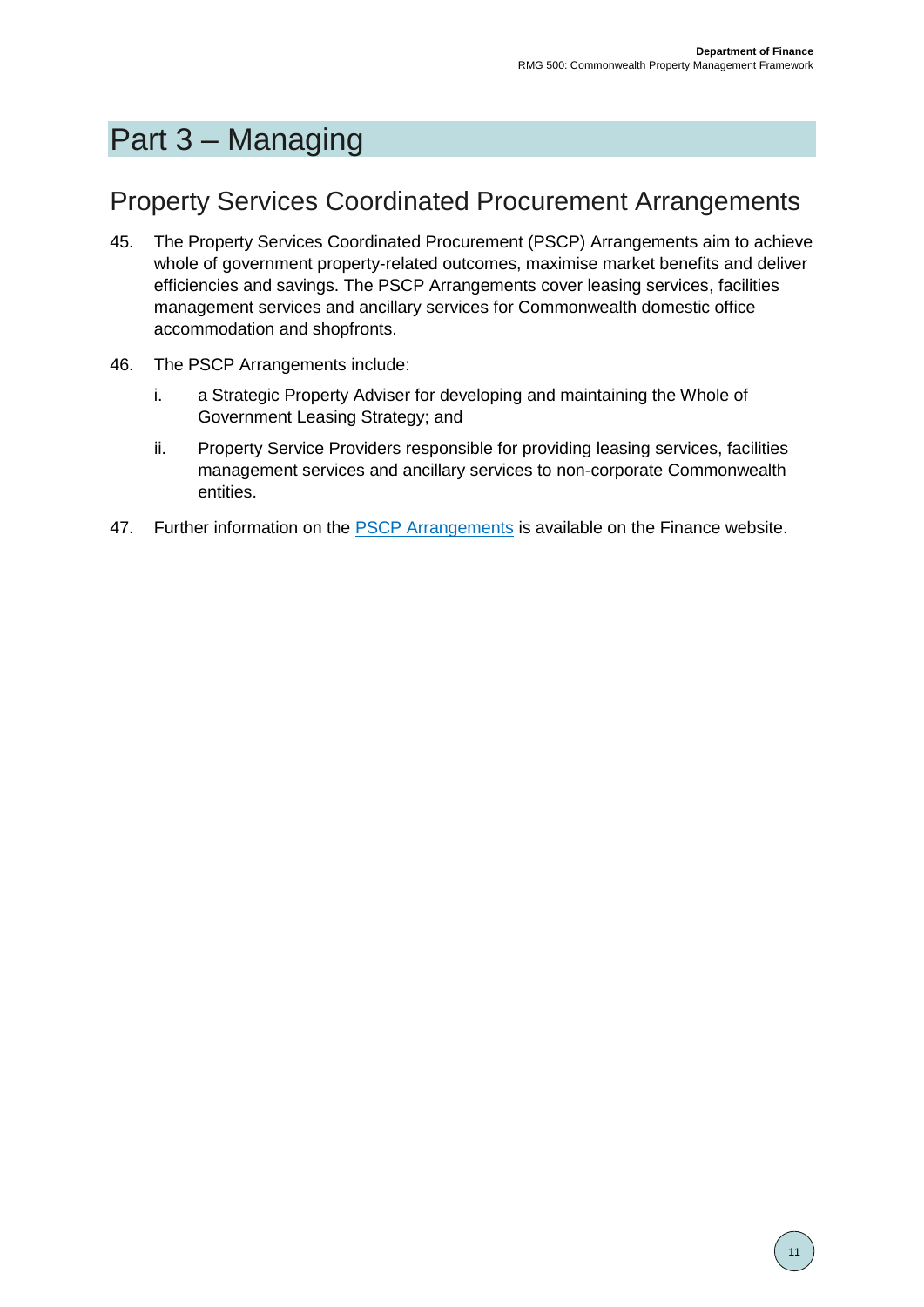# <span id="page-11-0"></span>Part 4 – Leasing

## <span id="page-11-1"></span>Minimising Surplus Office Space

- 48. Wherever possible, non-corporate Commonwealth entities (NCEs) must seek to minimise surplus office space through leasing decisions, including through assigning a lease to another NCE, entering into a Memorandum of Understanding (MoU) arrangement with another NCE to occupy all or part of the space, or divesting a lease to a third party external to the Commonwealth. NCEs should work with their Property Service Providers (PSPs) to identify suitable options.
- 49. In recognising different property requirements that NCEs may have, NCEs acting as landlords, tenants or sub-tenants, are expected to work collaboratively to reach a mutually beneficial agreement on leasing and sub-leasing arrangements. This may include after-hours access and shared use of common areas.
- 50. Where consistent with an NCE's business needs and the Whole of Government Leasing Strategy (Leasing Strategy), NCEs must occupy existing Commonwealth leased or owned office space as a priority over sourcing new accommodation in the market. In such instances, the tenant NCE must charge the intended sub-tenant a rent consistent with prevailing market conditions at the time the sub-lease arrangement is being established, including with regard to the likely rent and lease incentives of other leasing opportunities the sub-tenant NCE could pursue. In determining the rent, the NCE tenants may include any additional services, such as security, as a result of different operating requirements of the sub-tenant.
- 51. Sub-leasing arrangements between NCEs should be established and used as administrative arrangements internal to the Commonwealth, with minimal input from external consultants, and should be reflected in a formal MoU. The accountable authority for the sub-tenant NCE must take into account the benefits to public resources generally from taking a whole of government approach, in accordance with Section 15(2) of the *[Public Governance, Performance](https://www.legislation.gov.au/Series/C2013A00123) and Accountability Act* 2013*.*
- 52. An optional MoU template is available to NCEs for download from the [Resources](https://www.finance.gov.au/government/property-and-construction/commonwealth-property-management-framework/resources)  [section.](https://www.finance.gov.au/government/property-and-construction/commonwealth-property-management-framework/resources)
- 53. The Australian Government Property Register (AGPR) includes a property marketplace that can assist entities to identify vacant Commonwealth leased or owned office space, in addition to working with their PSPs.
- 54. Please contact **[Finance](mailto:propertyframework@finance.gov.au)** if you require access to the AGPR Property Marketplace.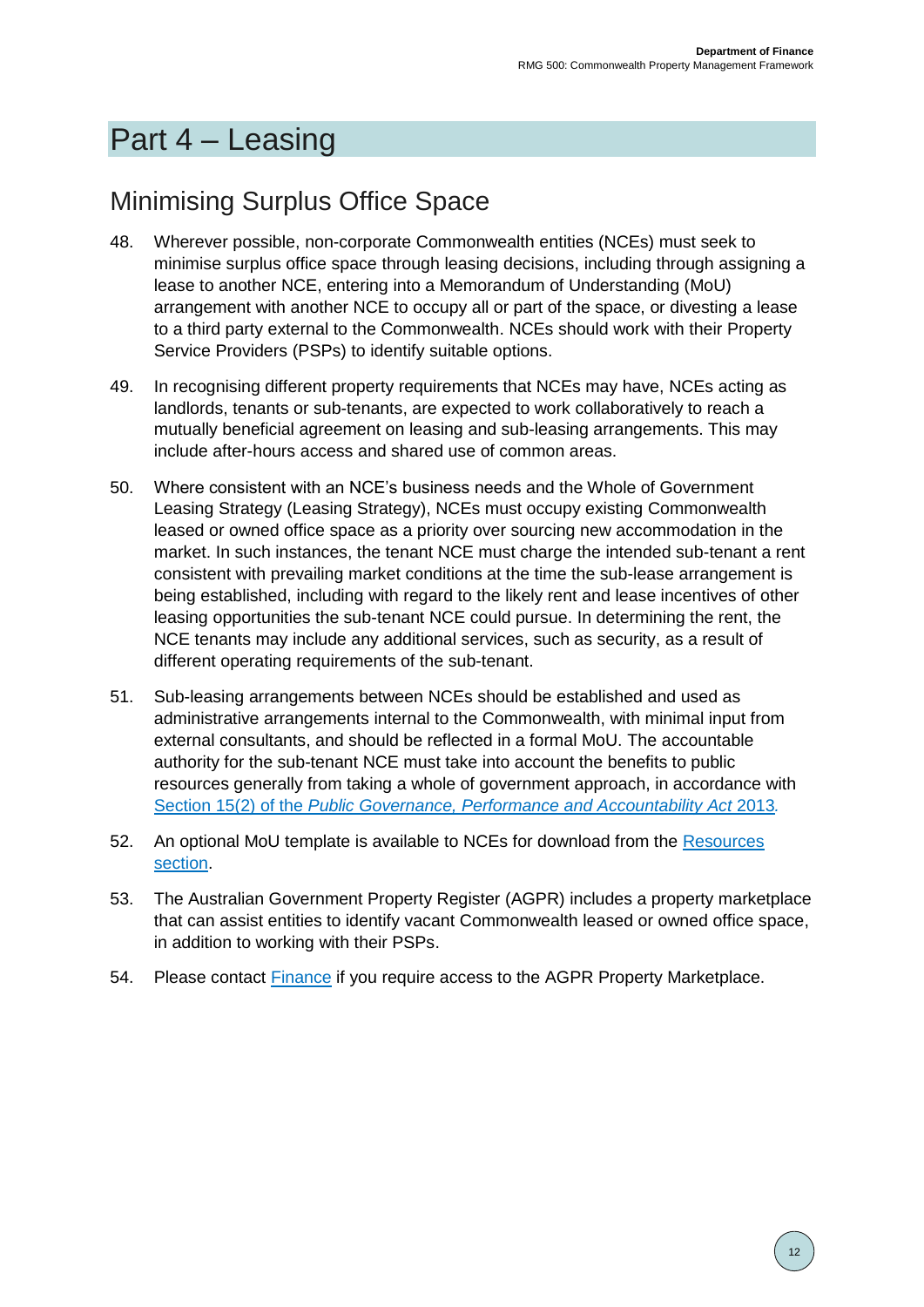## <span id="page-12-0"></span>Lease Endorsement

- 55. The leasing of office and shop front accommodation must be based on a value for money analysis, using Whole-of-Life Costs (WoLC) and must be consistent with the Leasing Strategy developed by the Strategic Property Adviser (SPA) for Finance.
- 56. Entities should engage with Finance as early as possible with respect to leasing proposals, particularly where an entity is seeking to deviate from the Leasing Strategy. Where an entity is seeking to deviate from the Leasing Strategy, it should work with its PSP to request a deviation.
- 57. For office and shop front accommodation leases with a WoLC between \$2 million and \$30 million (or up to \$100 million for the Department of Defence), the **Lease Notification** process must be followed.
- 58. For office and shop front accommodation leases with a WoLC over \$30 million (or over \$100 million for the Department of Defence), the **Lease Endorsement** process must be followed.
- 59. Entities should refer to the WoLC Calculator template available through their PSP for assistance with how to calculate WoLC for leasing purposes. For the purpose of the Lease Endorsement process, WoLC includes fit-out. Completed templates should be submitted along with the Cost Benefit Analysis.
- 60. The Finance Minister (or nominee) may also 'call-in' any other leasing proposal for endorsement, even if it would otherwise be below the value thresholds. This includes where special considerations such as local impacts apply.
- 61. The endorsement of a lease proposal by the Finance Minister (or nominee) does not constitute funding support for the proposal.
- 62. Local Impact Assessments must be undertaken where Finance considers a potential move would adversely affect a local economy, transport and logistics infrastructure or give rise to adverse social and community effects.
- 63. Finance will determine if a Local Impact Assessment is required, in consultation with the entity.
- 64. If a Local Impact Assessment is required, Finance will coordinate the assessment using the [Local Impact Assessment](https://www.finance.gov.au/sites/default/files/2019-11/RMG500-Local-Impact-Assessment-Methodology.pdf) Methodology. A Local Impact Assessment must be referred to the Finance Minister when the NCE:
	- i. is considering relocating outside of its current area as defined by the Australian Bureau of Statistics SA2 area calculations; and
	- ii. the workforce proposed to be moved represents more than 10 per cent of the employment in its current locality.
- 65. The Finance Minister (or nominee) may impose conditions on a commercial lease procurement (including the exercise of an option under an existing lease) following lease notification and assessment. These conditions may include that a new lease procurement may not proceed due to the availability of suitable surplus space or due to inconsistency with the Leasing Strategy, or that particular requirements will apply to the procurement process where significant local impacts arise.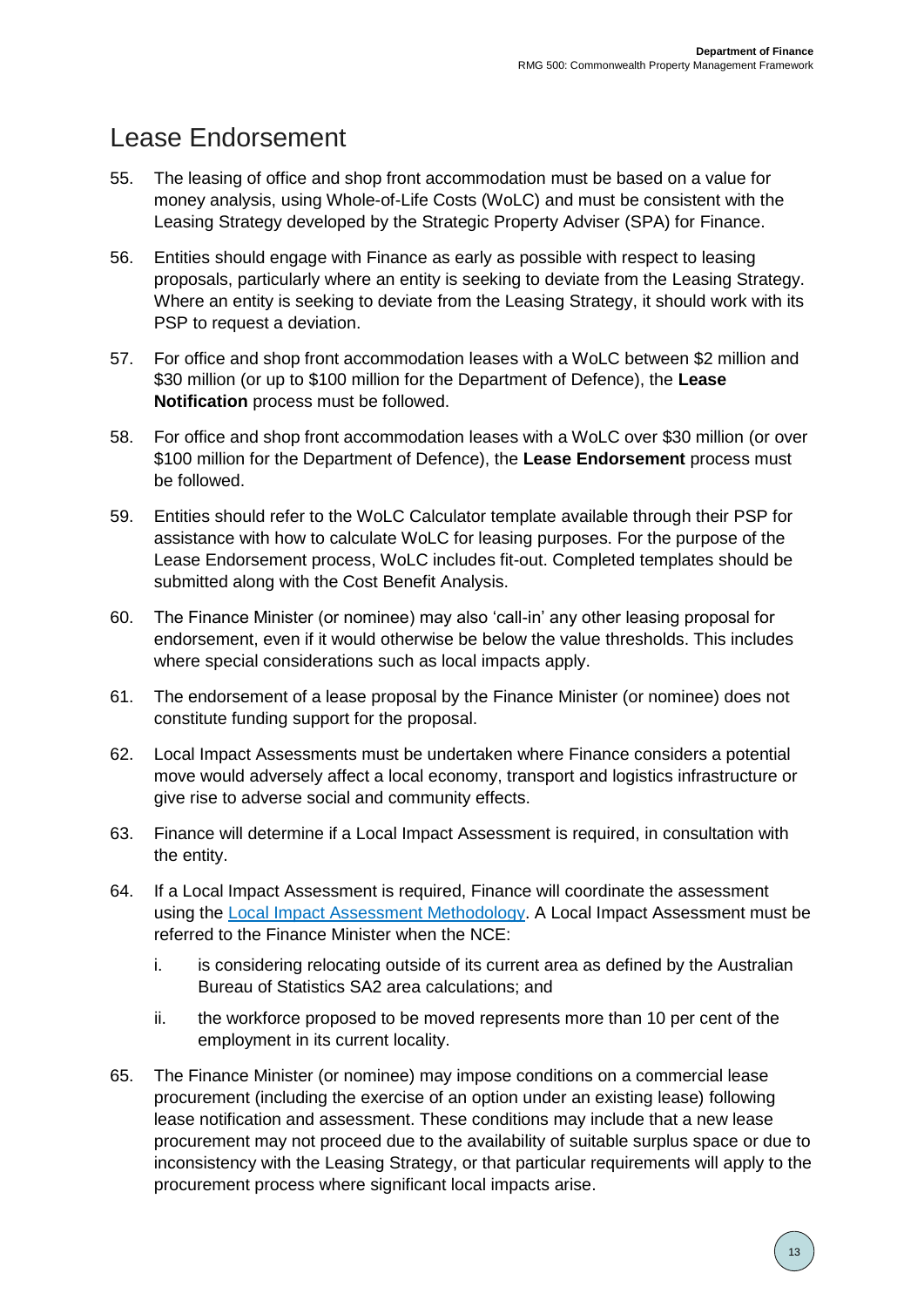- 66. Entities that have not transitioned to the Property Services Coordinated Procurement Arrangements should contact [Finance](mailto:propertyframework@finance.gov.au) in the first instance for advice and support on leasing decisions.
- 67. Leases for office accommodation outside Australia are exempt from the Lease Notification and Lease Endorsement process.

#### <span id="page-13-0"></span>Commonwealth National Lease

- 68. [The Commonwealth National Lease \(CNL\) Suite](https://www.finance.gov.au/government/property-and-construction/commonwealth-national-lease) contains templates and guidance designed to assist Commonwealth entities with lease negotiations. It has been developed on the basis that using standard form documents can reduce the time and costs associated with negotiations and improve the commercial office market's understanding of the Commonwealth's position in leasing transactions, and in doing so, achieve desired Commonwealth outcomes.
- 69. It is expected that NCEs will use the CNL Suite for office accommodation, although it is not mandatory.
- 70. Publicly available elements of the CNL Suite are available from the [Resources section.](https://www.finance.gov.au/government/property-and-construction/commonwealth-property-management-framework/resources)
- <span id="page-13-1"></span>71. For further information, please contact [Finance.](mailto:propertyframework@finance.gov.au)

#### Divesting a Lease

- 72. When surrendering or assigning a lease or sub-leasing to a third party external to the Commonwealth, officials must have regard to their responsibilities under Section 119 of the *[Lands Acquisition Act 1989.](https://www.legislation.gov.au/Series/C2004A03763)*
- 73. For further information, please contact [Finance.](mailto:propertyframework@finance.gov.au)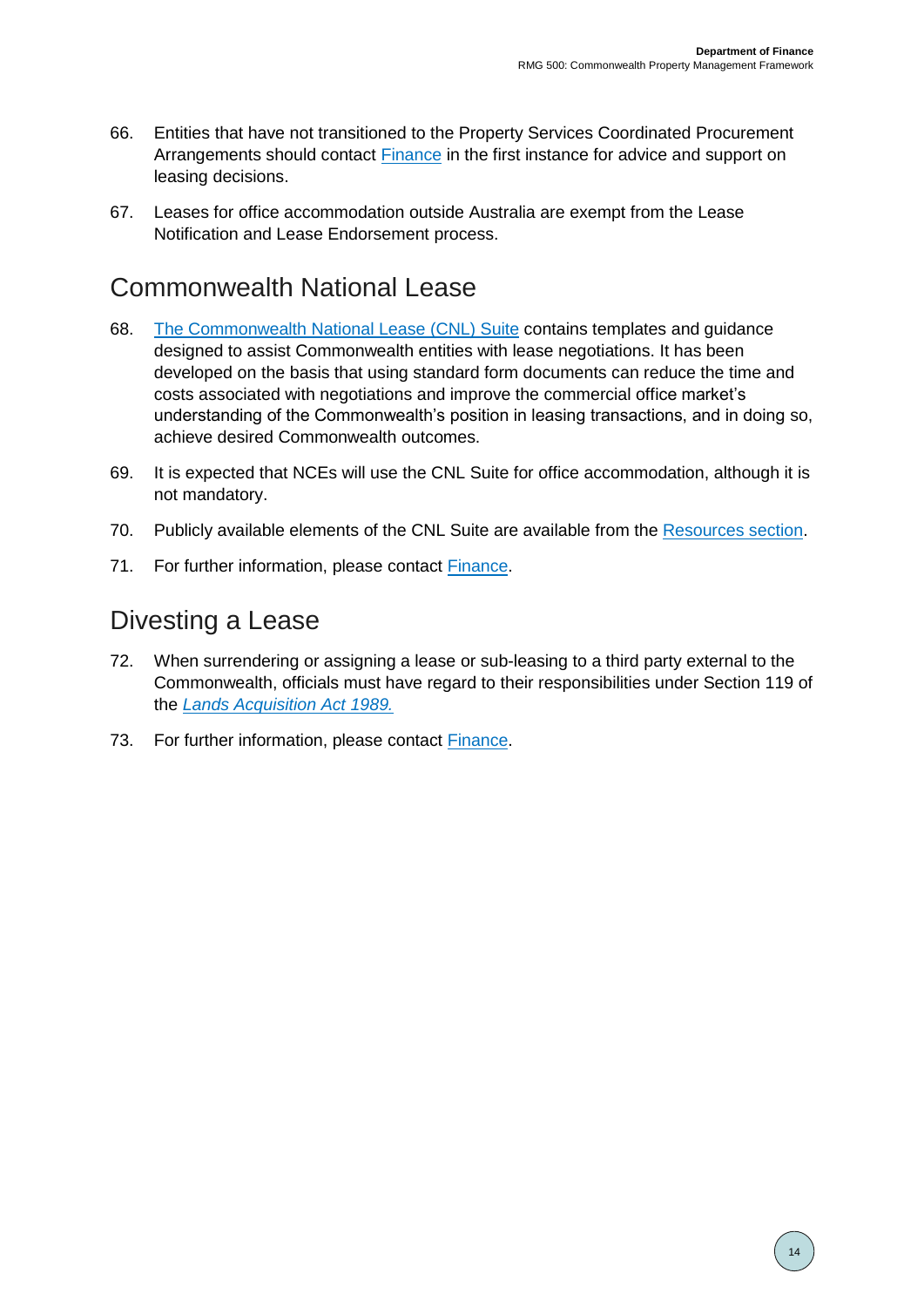# <span id="page-14-0"></span>Part 5 – Capital Works

## <span id="page-14-1"></span>Parliamentary Standing Committee on Public Works

- 74. The Parliamentary Standing Committee on Public Works (PWC) is established under the *[Public Works Committee Act 1969](https://www.legislation.gov.au/Series/C1969A00092)* (PWC Act). Under the PWC Act*,* public works projects proposed to be undertaken by, or on behalf of, non-corporate Commonwealth entities (NCEs) and corporate Commonwealth entities (CCEs) are subject to referral to the PWC, unless specifically exempted under the PWC Act or enabling legislation.
- 75. The PWC is required to consider the purpose, need, scope, cost effectiveness, any expected revenue and public value of proposed works and report its findings to Parliament.
- 76. Where applicable, the Two Stage Capital Works Approval Process must be undertaken by an entity prior to seeking PWC approval.
- 77. Under the PWC Act, public works with an estimated cost:
	- i. exceeding \$15 million (GST exclusive), and \$75 million (GST exclusive) if for defence purposes, must be referred to the PWC who will conduct an inquiry into the proposal. PWC approval is required for the project to proceed.
	- ii. between \$2 million and \$15 million (GST exclusive), and \$2 million and \$75 million (GST exclusive) if for defence purposes, must be notified in writing to the PWC.
- 78. It is important that entities notify Finance as soon as they identify that a public works project requires referral. Finance can provide guidance to entities in relation to PWC requirements.
- 79. Finance is responsible for preparing referral motions, expediency motions and exemptions, and briefs the Finance portfolio Minister on public works requiring referral to the PWC. The Finance portfolio Minister or a Ministerial representative moves referral motions in the Senate or House of Representatives and expediency motions in the House of Representatives.
- 80. For more information on the PWC approval process, entities can refer to the [Parliamentary Standing Committee on Public Works Procedure Manual](http://www.aph.gov.au/Parliamentary_Business/Committees/Joint/Public_Works) or contact [Finance](mailto:publicworks@finance.gov.au) or the [PWC secretariat.](mailto:pwc@aph.gov.au)

### <span id="page-14-2"></span>Two Stage Capital Works Approval Process

- 81. New Policy Proposals (NPPs) from NCEs and CCEs for capital works which are estimated to have a Whole-of-Life Cost (WoLC) of \$30 million or more (excluding fit-out), are subject to the Two Stage Capital Works Approval Process. Capital Works must not be separated into smaller projects to avoid the Two Stage Capital Works Approval Process.
- 82. Entities must follow the Two Stage Capital Works Approval Process when undertaking capital works, including capital works projects that involve acquiring property or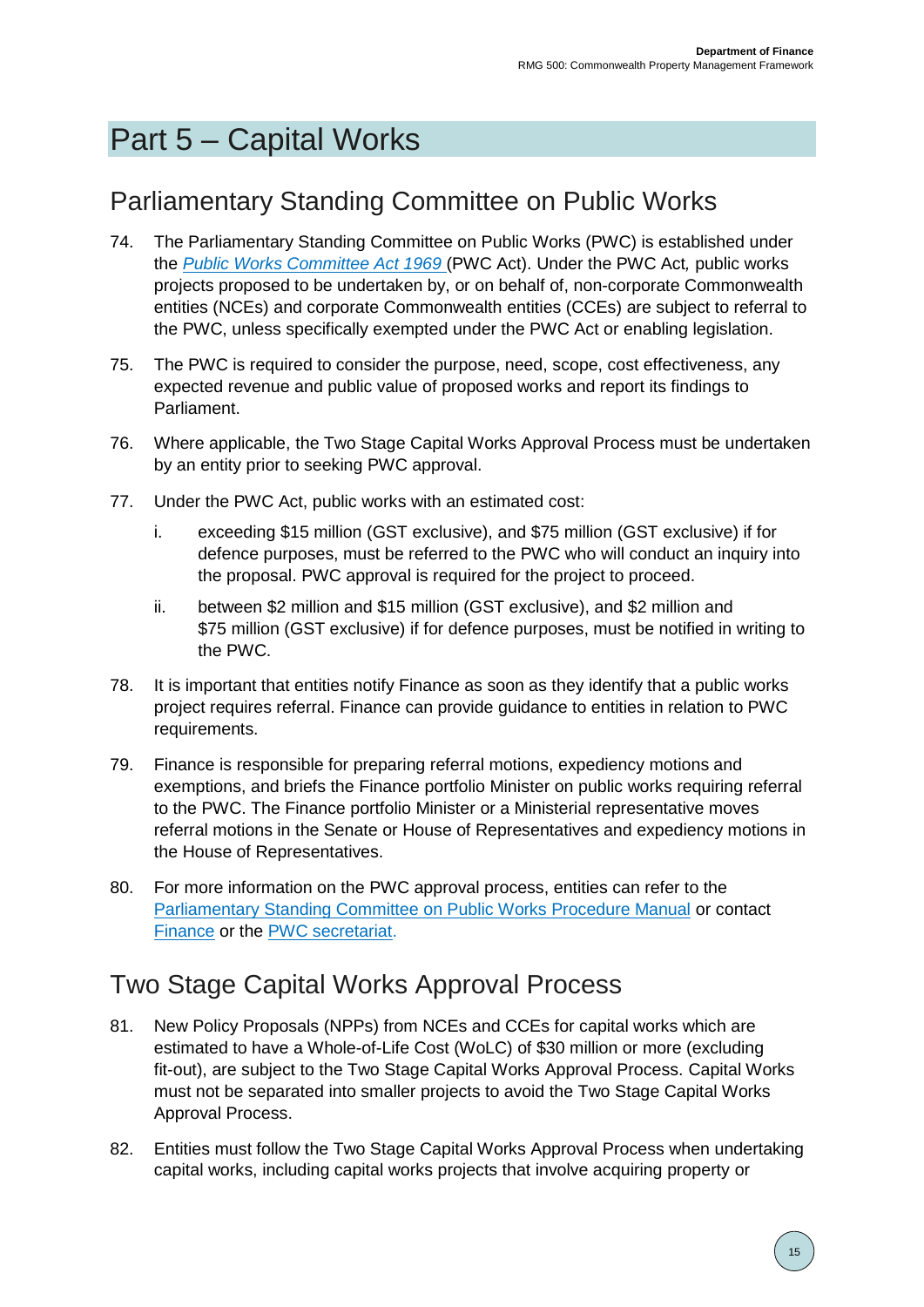property remediation, on behalf of the Commonwealth. Finance provides entities with guidance on the Two Stage Capital Works Approval Process.

- 83. The Department of Defence maintains its own Two Stage Capital Works Approval Process through the Major Capital Equipment Projects and the Defence Integrated Investment Program as part of the Portfolio Budget Submission process, and bi-annual updates to Government.
- 84. The Two Stage Capital Works Approval Process provides a methodical approach to developing the scope and cost estimate associated with a project, reducing risk and increasing cost certainty. This approach ensures that:
	- i. the Government achieves maximum value for money in the investment being made, including that funds are utilised in the most effective, economical, ethical and efficient manner; and
	- ii. the scope and budget approved is adhered to by entities.
- 85. Although the Two Stage Capital Works Approval Process is separate from the PWC Approval Process, required under the PWC Act, a project may be subject to both processes. The difference between these processes is that the Two Stage Capital Works Approval Process provides Government approval of funding, whereas the PWC Approval Process provides public scrutiny of proposed public works.
- 86. In addition to the Two Stage Capital Works Approval Process, capital works projects that meet or exceed \$30 million and/or risk thresholds may be subject to independent Assurance Reviews, including the [Gateway Review Process](https://www.finance.gov.au/government/assurance-reviews-risk-assessment/gateway-reviews-process) and [Implementation](https://www.finance.gov.au/government/assurance-reviews-risk-assessment/implementation-readiness-assessment-ira)  [Readiness Assessments.](https://www.finance.gov.au/government/assurance-reviews-risk-assessment/implementation-readiness-assessment-ira)
- 87. The Two Stage [Capital Works Approval Process flowchart](https://www.finance.gov.au/sites/default/files/2020-08/Two-Stage-Capital-Works-Approval-Process-Flowchart.pdf) provides an overview of the Two Stage process.

#### **First Stage Approval Process**

- 88. The First Stage Approval Process involves seeking the Government's in-principle agreement for a capital works project and securing the necessary funding to develop a Detailed Business Case (DBC) for further consideration by Government.
- 89. The First Stage Approval Process involves a strategic assessment, the development of an [Initial Business Case](https://www.finance.gov.au/sites/default/files/2019-11/RMG500-Initial-Business-Case-Template-for-Capital-Works-Projects.docx) (IBC) and New Policy Proposal (NPP) (as part of the Budget process), and seeking first stage approval.
- 90. Entities must use WoLC estimates (GST inclusive) throughout the development of an IBC and NPP, calculated at the P50 confidence level. For assistance with defining P50, refer to the [Defining P50 and P80](https://www.finance.gov.au/sites/default/files/2019-11/RMG500-Defining-P50-and-P80-Manual.pdf) Manual. All options considered in the IBC must be comparable and assessed objectively and consistently.
- 91. The First Stage Approval Process does not guarantee or constitute approval to proceed with the capital works project.
- 92. Further information on the steps involved in, and requirements for, the First Stage Capital Works Approval Process is available from the [Resources section.](https://www.finance.gov.au/government/property-and-construction/commonwealth-property-management-framework/resources)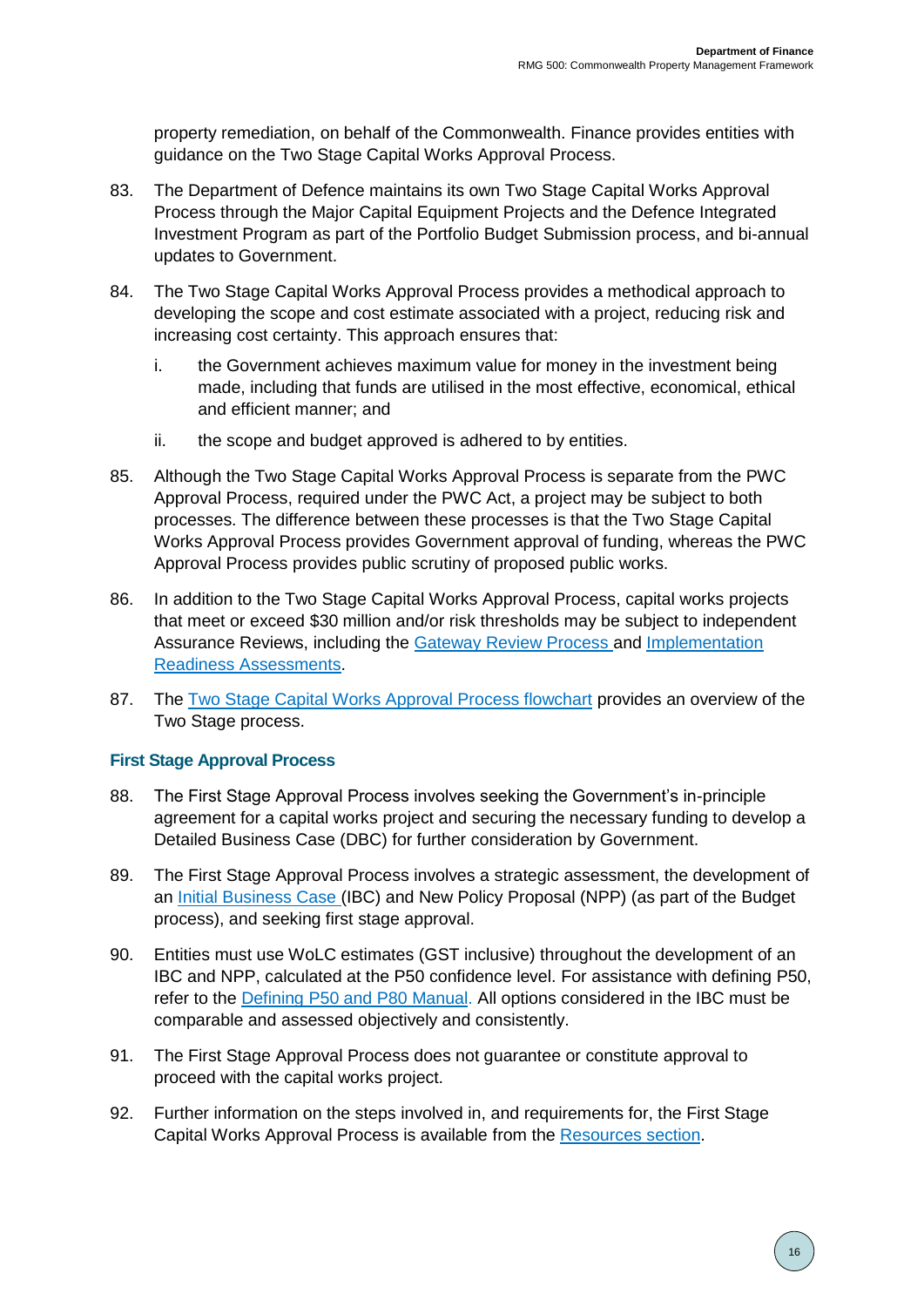#### **Second Stage Approval Process**

- 93. The purpose of the Second Stage Approval Process is to secure Government approval and funding for implementation and delivery of a project in accordance with the DBC.
- 94. The Second Stage Approval Process involves the development of the DBC and NPP, and seeking Second Stage Approval.
- 95. Entities must use WoLC estimates (GST inclusive), throughout the development of the DBC and NPP, calculated at the P80 confidence level. For assistance with defining P80, refer to the [Defining P50 and P80 Manual.](https://www.finance.gov.au/sites/default/files/2019-11/RMG500-Defining-P50-and-P80-Manual.pdf) All options considered in the DBC must be comparable and assessed objectively and consistently.
- 96. The timing of Second Stage Approval is dependent on the complexity of the project and time required to develop the DBC and supporting information.
- 97. Further information on the steps involved in and requirements for the Two Stage Capital Works Approval Process is available from the [Resources section](https://www.finance.gov.au/government/property-and-construction/commonwealth-property-management-framework/resources)*.*
- 98. For further information, please contact [Finance](mailto:propertyframework@finance.gov.au)*.*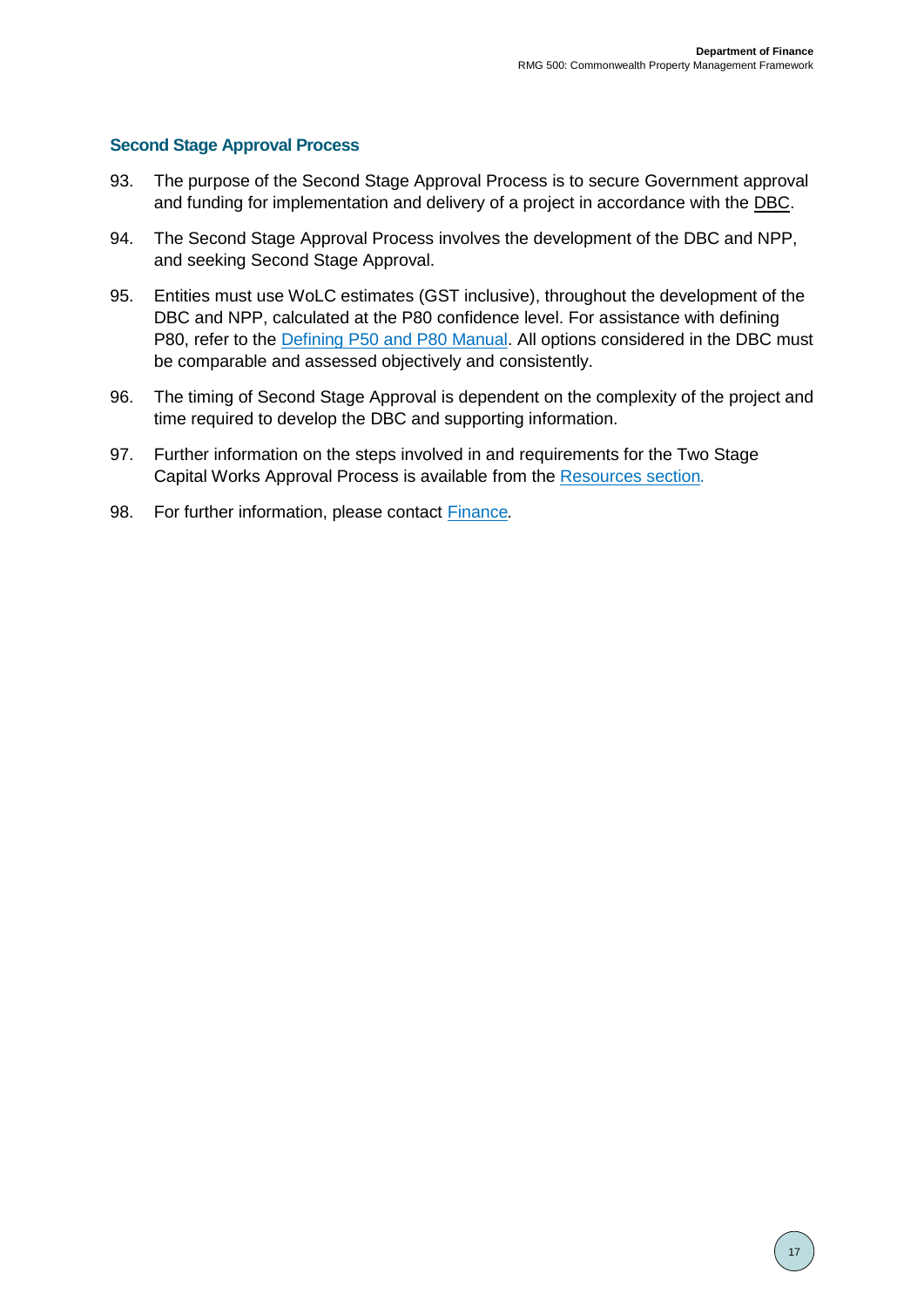# <span id="page-17-0"></span>Part 6 – Ownership and Disposals

### <span id="page-17-1"></span>Commonwealth Property Disposals

- 99. Property should only be held by the Commonwealth where it demonstrably contributes to government service delivery outcomes and ownership represents value for money.
- 100. Commonwealth property, having no alternative efficient government use, must be sold on the open market at full market value, unless agreed otherwise by the Finance Minister.
- 101. For off-market sales, Commonwealth entities must not enter into any sale negotiations with potential purchasers, or discussions that might give rise to commercial obligations, whether on concessional terms or not, before receiving the Finance Minister's approval. In the first instance, any proposal for an off-market disposal of Commonwealth property should be referred to Finance for discussion, and to the relevant portfolio Minister for consideration.
- 102. The *[Lands Acquisition Act 1989](https://www.legislation.gov.au/Series/C2004A03763)* (LAA) applies to the disposal of an interest in land by an 'acquiring authority' (defined to mean 'the Commonwealth or a Commonwealth authority'). The LAA has specific requirements for the disposal of an interest in land that has previously been acquired under the LAA, which must be taken into account when disposing of any such interest.
- 103. Entities must provide notification of surplus property suitable for disposal through the Clearing House Mechanism.
- 104. Additional guidance on the disposal of property is available in the [Commonwealth](https://www.finance.gov.au/government/property-and-construction/commonwealth-property-disposal-policy)  [Property Disposal Policy.](https://www.finance.gov.au/government/property-and-construction/commonwealth-property-disposal-policy)

## <span id="page-17-2"></span>Property Disposals Clearing House

- 105. The Clearing House Mechanism provides a framework for entities to identify surplus Commonwealth properties and determine if other Commonwealth entities have an alternative efficient government use for the property.
- 106. Interested entities have ten business days (from notification) to express a need for the surplus property, prior to disposal being pursued.
- 107. Finance will monitor the Clearing House Mechanism and provide assistance to entities as required or where multiple alternative uses are proposed.
- 108. A process chart on the Clearing House Process is available from the [Resources](https://www.finance.gov.au/government/property-and-construction/commonwealth-property-management-framework/resources)  [section.](https://www.finance.gov.au/government/property-and-construction/commonwealth-property-management-framework/resources)
- 109. For access to the Clearing House Mechanism on GovTEAMS, or further information, contact [Finance.](mailto:propertyframework@finance.gov.au)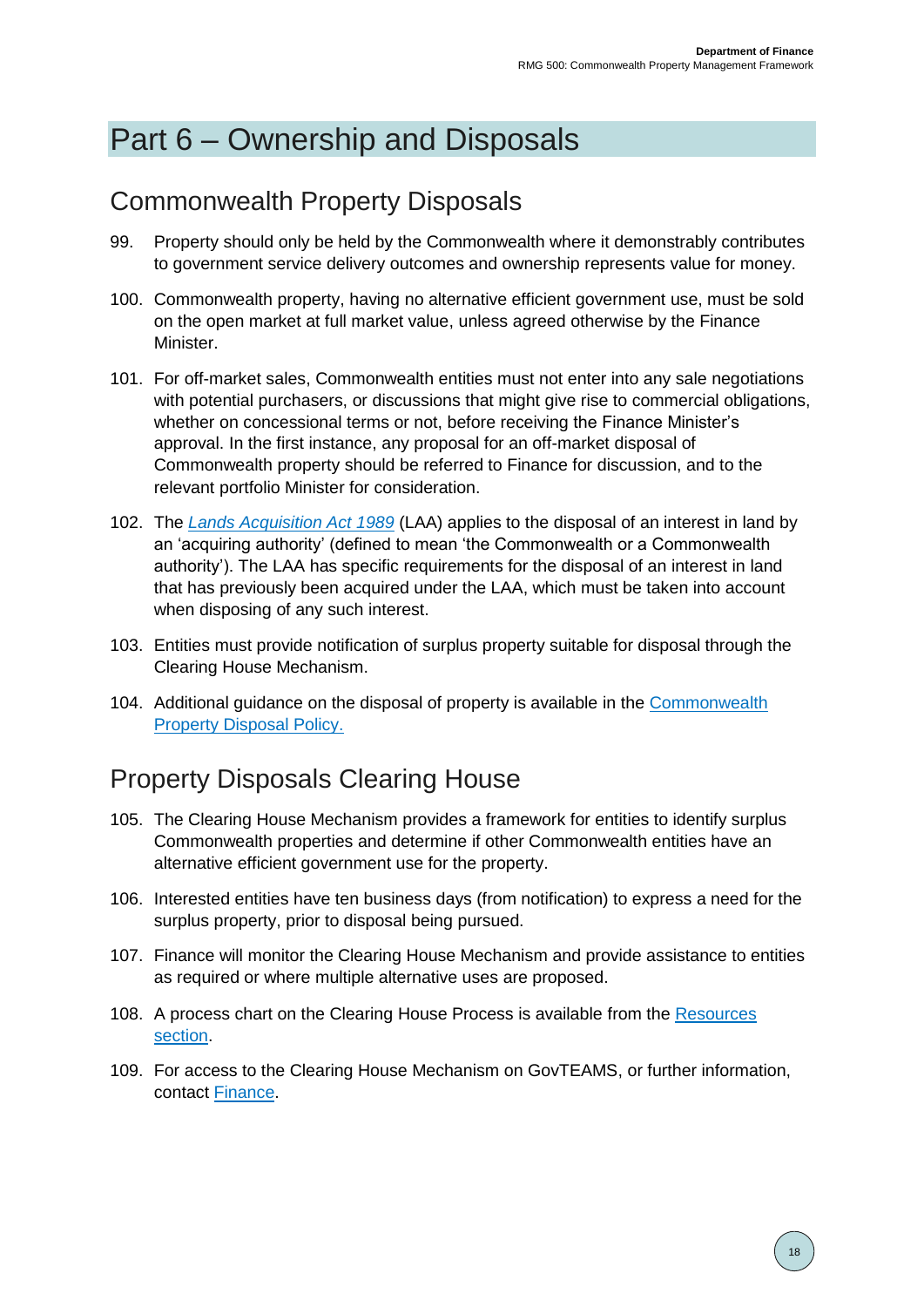# <span id="page-18-0"></span>Part 7 – Reporting

### <span id="page-18-1"></span>Australian Government Property Register

- 110. Finance maintains the Australian Government Property Register (AGPR) for leased and owned Commonwealth property. Non-corporate Commonwealth entities (NCEs), and Property Service Providers (PSPs) on behalf of NCEs, must contribute to the AGPR, in addition to the accountability and transparency requirements of Section 7 of the [Commonwealth Procurement Rules](https://www.finance.gov.au/government/procurement/commonwealth-procurement-rules)*.*
- 111. The annual Leased Estate Data Collection provides an evidence base for decision-making in relation to office accommodation and shopfronts leased by the Commonwealth. This data assists Finance and NCEs to identify opportunities to adopt best practice, progressively improve the management of office space and shopfronts and achieve efficiencies, and inform whole of government property decision making. This data is also used to inform the Whole of Government Leasing Strategy and to develop the annual Australian Government Office Occupancy Report.
- 112. The Owned Estate Data Collection provides information on land holdings, including properties that may be surplus and suitable for divestment by the Commonwealth.
- 113. NCEs must report the acquisition or sale of property to Finance through the AGPR.
- 114. For NCEs that have transitioned to the Property Services Coordinated Procurement (PSCP) Arrangements, PSP's will be responsible for collecting, validating and submitting all property data to the AGPR on behalf of NCEs. NCEs are also required to validate this information to verify its accuracy.
- 115. There is some data that PSPs may not have access to and will require the entity's assistance in the collection of that data (e.g. staff allocated to a lease, number of workstations) for the PSP to upload to the AGPR. PSPs will work with the entity to determine the best approach to source this data.
- 116. NCEs that have not yet transitioned to PSCP Arrangements will be responsible for collecting, validating and submitting all property data to the AGPR, in accordance with instructions issued by Finance.
- 117. Corporate Commonwealth entities may opt into the Leased Estate Data Collection and/or the Owned Estate Data Collection.
- 118. Finance is responsible for reporting on the leased and owned estate.
- 119. Finance will issue specific guidance to support any additional data collection requirements, should they arise.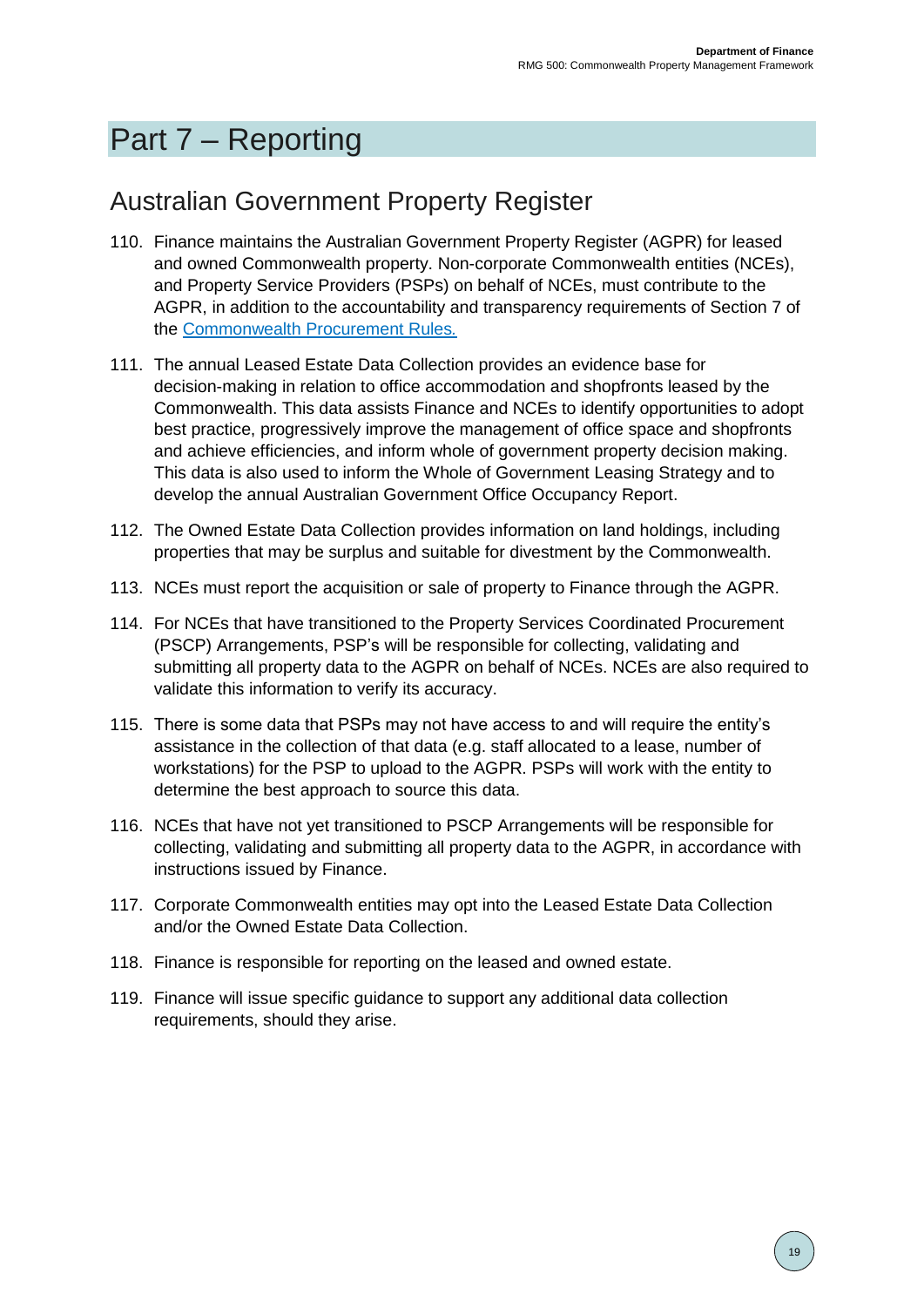# <span id="page-19-0"></span>**Glossary**

## <span id="page-19-1"></span>**Definitions**

| <b>Accountable</b><br><b>Authorities</b>            | Refer to PGPA Act, section 12(2).                                                                                                                                                                                                                                                                                                                                                                                                                                                                                                                                                                                                   |
|-----------------------------------------------------|-------------------------------------------------------------------------------------------------------------------------------------------------------------------------------------------------------------------------------------------------------------------------------------------------------------------------------------------------------------------------------------------------------------------------------------------------------------------------------------------------------------------------------------------------------------------------------------------------------------------------------------|
| <b>Budget Process</b><br><b>Operational Rules</b>   | Rules endorsed annually by Cabinet, which set out the major<br>administrative and operational arrangements that underlie the<br>management of the Budget process.                                                                                                                                                                                                                                                                                                                                                                                                                                                                   |
| <b>Capital Works</b>                                | Capital works typically relating to the construction, refurbishment or<br>repair of buildings or other structures.                                                                                                                                                                                                                                                                                                                                                                                                                                                                                                                  |
| Corporate<br><b>Commonwealth</b><br><b>Entities</b> | Refer to PGPA Act, section 11.                                                                                                                                                                                                                                                                                                                                                                                                                                                                                                                                                                                                      |
| <b>Cost Benefit</b><br><b>Analysis</b>              | A method of economic evaluation for projects, programs or policies<br>that measures benefits and costs as far as possible in monetary<br>terms.                                                                                                                                                                                                                                                                                                                                                                                                                                                                                     |
| <b>Detailed Business</b><br>Case                    | The detailed business case provides the Government with a<br>comprehensive analysis of all viable options, risks and costs.                                                                                                                                                                                                                                                                                                                                                                                                                                                                                                         |
| <b>Entities</b>                                     | Refer to PGPA Act, section 11.                                                                                                                                                                                                                                                                                                                                                                                                                                                                                                                                                                                                      |
| <b>Fit-out</b>                                      | The design and delivery of the interior partitioning, floor, ceiling,<br>mechanical, electrical and environmental components to meet the<br>requirements of the building's occupants. This includes the<br>customising and finishing of the base building (where base building<br>is the raw floor space bounded by walls but not specifically adapted<br>to the requirements of its occupants).                                                                                                                                                                                                                                    |
| <b>Initial Business</b><br><b>Case</b>              | The initial business case outlines the possible benefits and costs<br>associated with the project to secure approval from the<br>Government to proceed to the second stage approval process.                                                                                                                                                                                                                                                                                                                                                                                                                                        |
| Lease                                               | A legal agreement made between the lessee and a lessor, which<br>grants possession of a premises for a fixed period in exchange for<br>the payment of rent. This includes any lease, crown lease,<br>sub-lease, heads of agreement, exchange of letters, memorandum<br>of understanding, contract, licence or other arrangement to which a<br>non-corporate Commonwealth entity (NCE) may occupy part or all<br>of a building that is not owned by the NCE, or where possession<br>and use of property is transferred for a limited period in return for<br>rent. It excludes arrangements to hire venues on a short-term<br>basis. |
| Lease<br><b>Endorsement</b>                         | The process for Finance Minister endorsement of leases for<br>shopfronts and office accommodation that exceed \$30 million in<br>Whole of Life Costs.                                                                                                                                                                                                                                                                                                                                                                                                                                                                               |
| <b>Lease Notification</b>                           | The process whereby entities notify Finance of a proposed leasing<br>decision.                                                                                                                                                                                                                                                                                                                                                                                                                                                                                                                                                      |
| <b>Leasing Strategy</b>                             | The Whole of Government Leasing Strategy developed by the<br>Strategic Property Advisor under the PSCP Arrangements.                                                                                                                                                                                                                                                                                                                                                                                                                                                                                                                |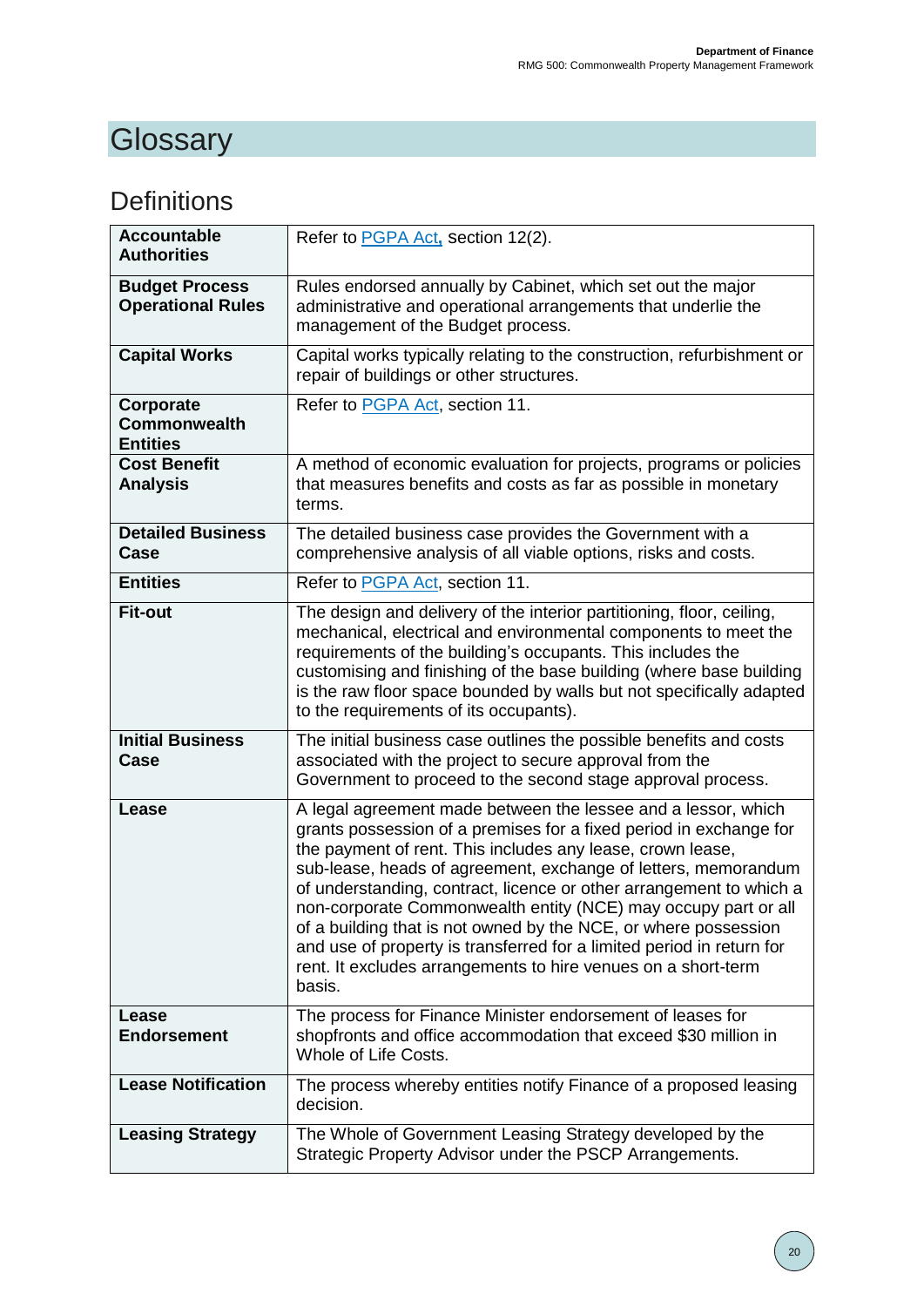| <b>Local Impact</b><br><b>Assessment</b>                                                              | An assessment undertaken in the lease endorsement process to<br>consider an NCE's potential move and how it would adversely<br>affect a local economy, transport and logistics infrastructure and/or<br>give rise to adverse social and community effects.             |
|-------------------------------------------------------------------------------------------------------|------------------------------------------------------------------------------------------------------------------------------------------------------------------------------------------------------------------------------------------------------------------------|
| <b>Memorandum of</b><br>Understanding                                                                 | Refer to PGPA Glossary.                                                                                                                                                                                                                                                |
| <b>New Policy</b><br>Proposal                                                                         | As defined in the Budget Process Operational Rules.                                                                                                                                                                                                                    |
| Non-corporate<br><b>Commonwealth</b><br><b>Entities</b>                                               | Refer to PGPA Act, section 11.                                                                                                                                                                                                                                         |
| <b>Occupational</b><br><b>Density Target</b>                                                          | The Government's occupational density target is 14m <sup>2</sup> per<br>occupied workpoint. For an explanation on how the Occupational<br>Density Target is calculated please see the <b>Australian Government</b><br><b>Property Data Collection Manual.</b>          |
| <b>Officials</b>                                                                                      | Refer to PGPA Act, section 13.                                                                                                                                                                                                                                         |
| <b>Parliamentary</b><br><b>Standing</b><br><b>Committee on</b><br><b>Public Works</b>                 | The Parliamentary Standing Committee on Public Works (PWC) is<br>constituted by the PWC Act. The Committee conducts inquiries into<br>matters referred to it by the House of Representatives, the Senate<br>or a Minister.                                             |
| <b>Property</b>                                                                                       | Infrastructure, land or buildings owned or leased by NCEs.                                                                                                                                                                                                             |
| <b>Property Services</b><br><b>Coordinated</b><br><b>Procurement</b><br>(PSCP)<br><b>Arrangements</b> | Coordinated procurement arrangements for property services,<br>including leasing services, property and facilities management<br>services and ancillary services. The PSCP Arrangements are<br>mandatory for NCEs. For more information, visit the Finance<br>website. |
| <b>Property Service</b><br><b>Provider</b>                                                            | Outsourced providers that are responsible for delivering leasing<br>services, property and facilities management services and ancillary<br>services to NCEs under the PSCP Arrangements.                                                                               |
| <b>Public Works</b>                                                                                   | Refer to PWC Act, section 5AA.                                                                                                                                                                                                                                         |
| P50 / P80                                                                                             | P50 and P80 refer to a confidence level regarding the probability of<br>the cost not being exceeded.                                                                                                                                                                   |
| <b>Real Property</b>                                                                                  | Real property refers to interests in land and the structures on it.                                                                                                                                                                                                    |
| <b>Strategic Property</b><br><b>Adviser</b>                                                           | Provider appointed by Finance to develop and maintain the Whole<br>of Government Leasing Strategy under the PSCP Arrangements.                                                                                                                                         |
| <b>Two Stage Capital</b><br><b>Works Approval</b><br><b>Process</b>                                   | The Two Stage Capital Works Approval Process provides a<br>methodical approach to developing the scope and cost estimate<br>associated with a project, reducing risk and increasing cost<br>certainty.                                                                 |
| <b>Whole-of-Life</b><br><b>Costs</b>                                                                  | Refer to paragraph 33-38.                                                                                                                                                                                                                                              |
| <b>Work-point</b>                                                                                     | A desk, enclosed office or a counter where it would be reasonable<br>to expect a person to carry out office work on an ongoing basis.<br>This would apply to traditional, flexible or activity-based working<br>fit-out arrangements.                                  |